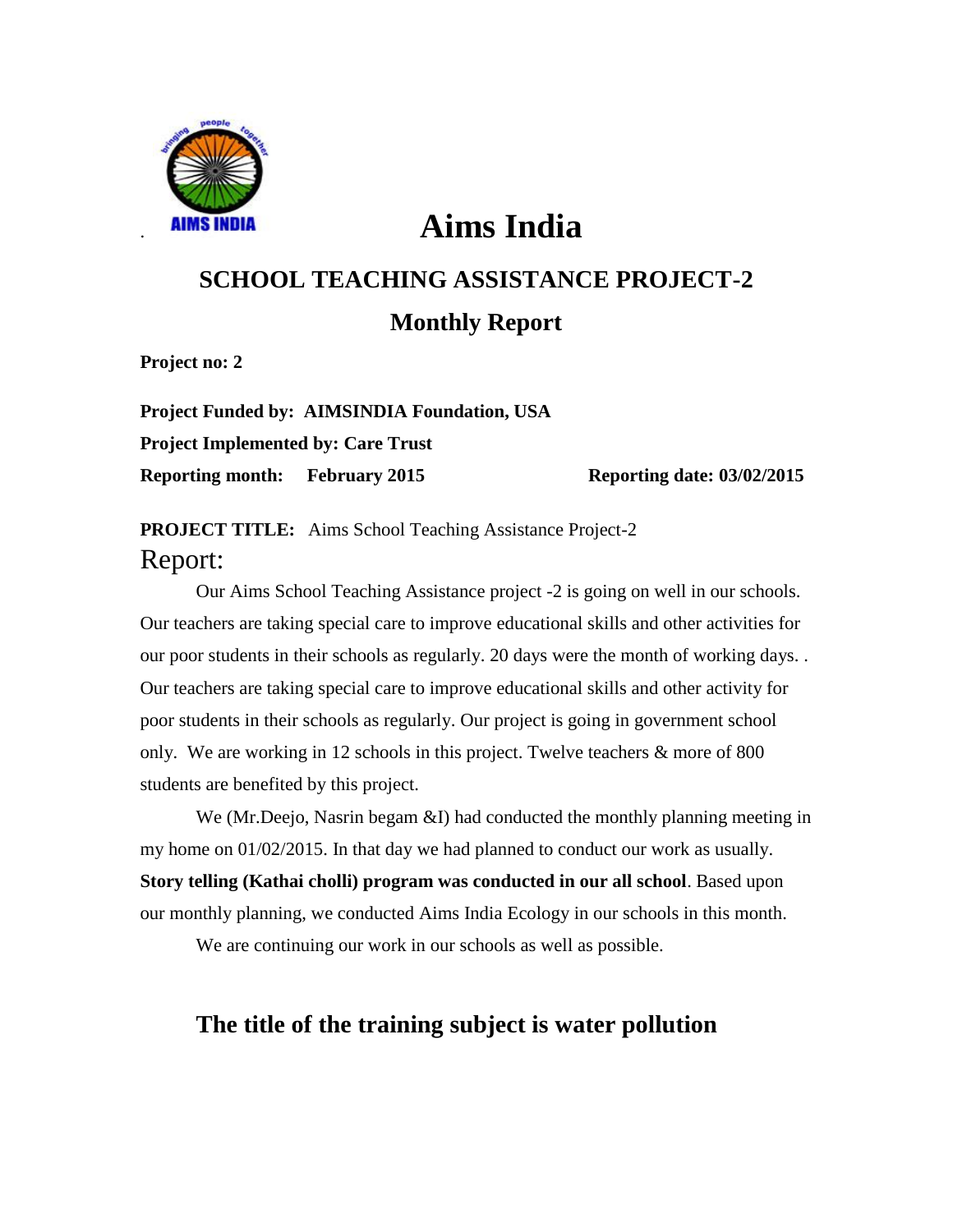#### **1. Indian Space Research Organization**

The Indian Space Research organization is the primary space agency of India. Its primary objective is to advance space technology and use its applications for national benefit. Established in 1969, ISRO superseded the erstwhile Indian National Committee for Space Research (INCOSPAR). Headquartered in Bangalore, ISRO is under the administrative control of the Department of Space, Government of India.

#### **2. Chandrayaan-1**,

India's first mission to Moon was launched successfully on October 22, 2008 from SDSC SHAR, Sriharikota. The spacecraft was orbiting around the Moon at a height of 100 km from the lunar surface for chemical, mineralogical and photo-geologic mapping of the Moon. The spacecraft carries 11 scientific instruments built in India, USA, UK, Germany, Sweden and Bulgaria. After the successful completion of all the major mission objectives, the orbit has been raised to 200 km during May 2009.

#### **3. Mars Orbiter Mission:**

Mars Orbiter Mission is India's first interplanetary mission to planet Mars with an orbiter craft designed to orbit Mars in an elliptical orbit. The Mission is primarily technological mission considering the critical mission operations and stringent requirements on propulsion and other bus systems of spacecraft. It has been configured to carry out observation of physical features of mars and carry out limited study of Martian atmosphere with following five payloads:

- 1. Mars Colour Camera (MCC)
- 2. Thermal Infrared Imaging Spectrometer (TIS)
- 3. Methane Sensor for Mars (MSM)
- 4. Mars Exospheric Neutral Composition Analyser (MENCA)
- 5. Lyman Alpha Photometer (LAP)

| <b>Satellite</b> | Launch<br>Date   | Launch<br><b>Vehicle</b> | <b>Remarks</b>                                                                     |
|------------------|------------------|--------------------------|------------------------------------------------------------------------------------|
| Aryabhata        | 19 April<br>1975 | $C-1$<br>Interkosmos     | Provided technological experience in building<br>and operating a satellite system. |
| Bhaskara-I       | 7 June 1979      | C-1                      | First experimental remote sensing satellite.                                       |

#### **Details of I S R O -Launch Vehicle & Satellites**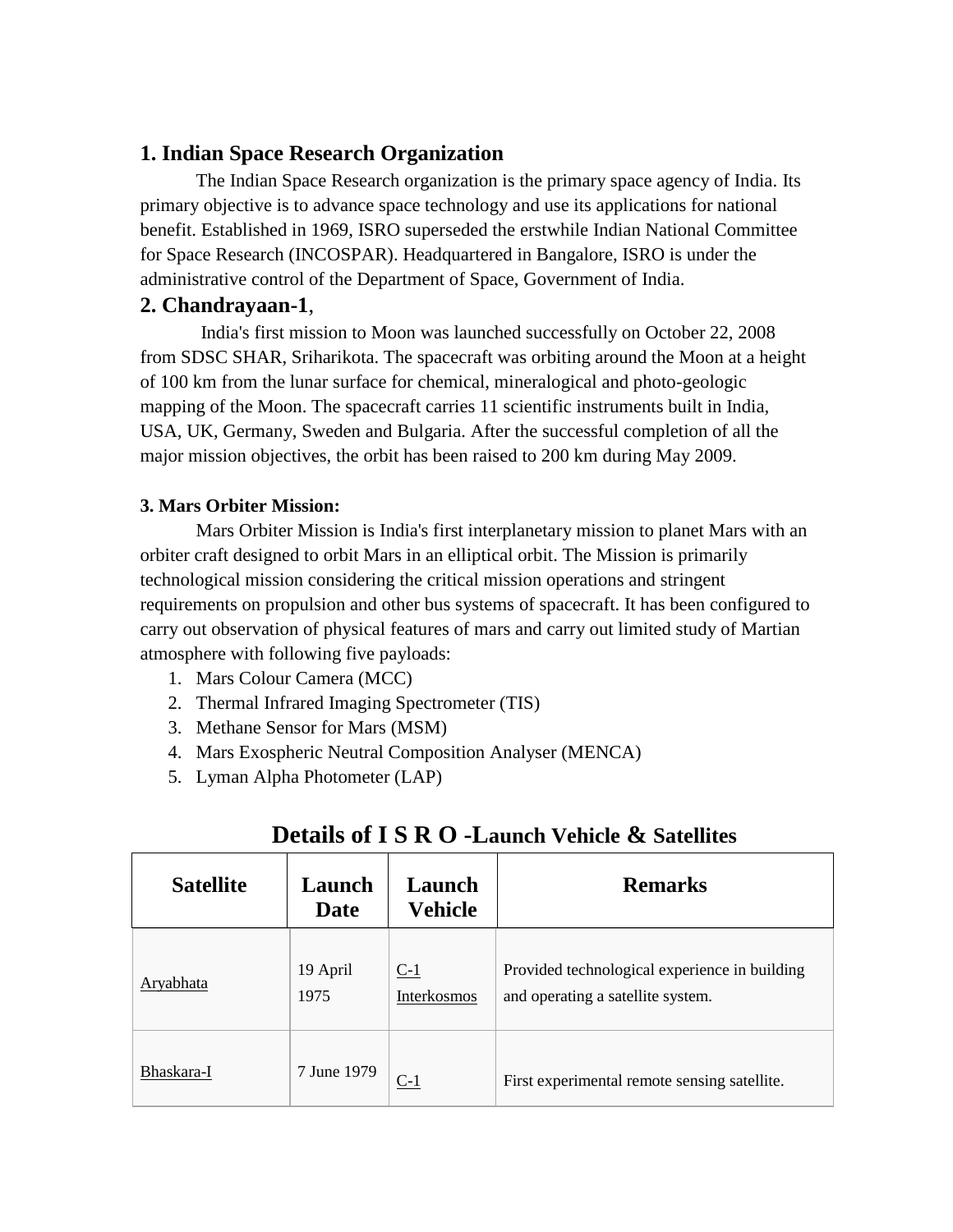|                                               |                        | Interkosmos                    | Carried TV and microwave cameras.                                                                                                                                                     |
|-----------------------------------------------|------------------------|--------------------------------|---------------------------------------------------------------------------------------------------------------------------------------------------------------------------------------|
| Rohini Technology<br>Payload                  | 10 August<br>1979      | $SLV-3$                        | Intended for measuring in-flight performance of<br>first experimental flight of SLV-3, the first<br>Indian launch vehicle. Did not achieve orbit.                                     |
| Rohini RS-1                                   | 18 July<br>1980        | $SLV-3$                        | Used for measuring in-flight performance of<br>second experimental launch of SLV-3.                                                                                                   |
| Rohini RS-D1                                  | 31 May<br>1981         | $SLV-3$                        | Used for conducting some remote sensing<br>technology studies using a landmark sensor<br>payload.Launched by the first developmental<br>launch of SLV-3.                              |
| <b>Ariane Passenger</b><br>Payload Experiment | 19 June<br>1981        | Ariane-1 (V-<br>$\overline{3}$ | First experimental communication satellite.<br>Provided experience in building and operating a<br>payload experiment three-axis stabilised<br>communication satellite.                |
| Bhaskara-II                                   | 20<br>November<br>1981 | $C-1$<br><b>Intercosmos</b>    | Second experimental remote sensing satellite;<br>similar to Bhaskara-1. Provided experience in<br>building and operating a remote sensing satellite<br>system on an end-to-end basis. |
| <b>INSAT-1A</b>                               | 10 April<br>1982       | Delta 3910<br>$PAM-D$          | First operational multipurpose communication<br>and meteorology satellite. Procured from USA.<br>Worked for only six months.                                                          |
| Rohini RS-D2                                  | 17 April<br>1983       | $SLV-3$                        | Identical to RS-D1. Launched by the second<br>developmental launch of SLV-3.                                                                                                          |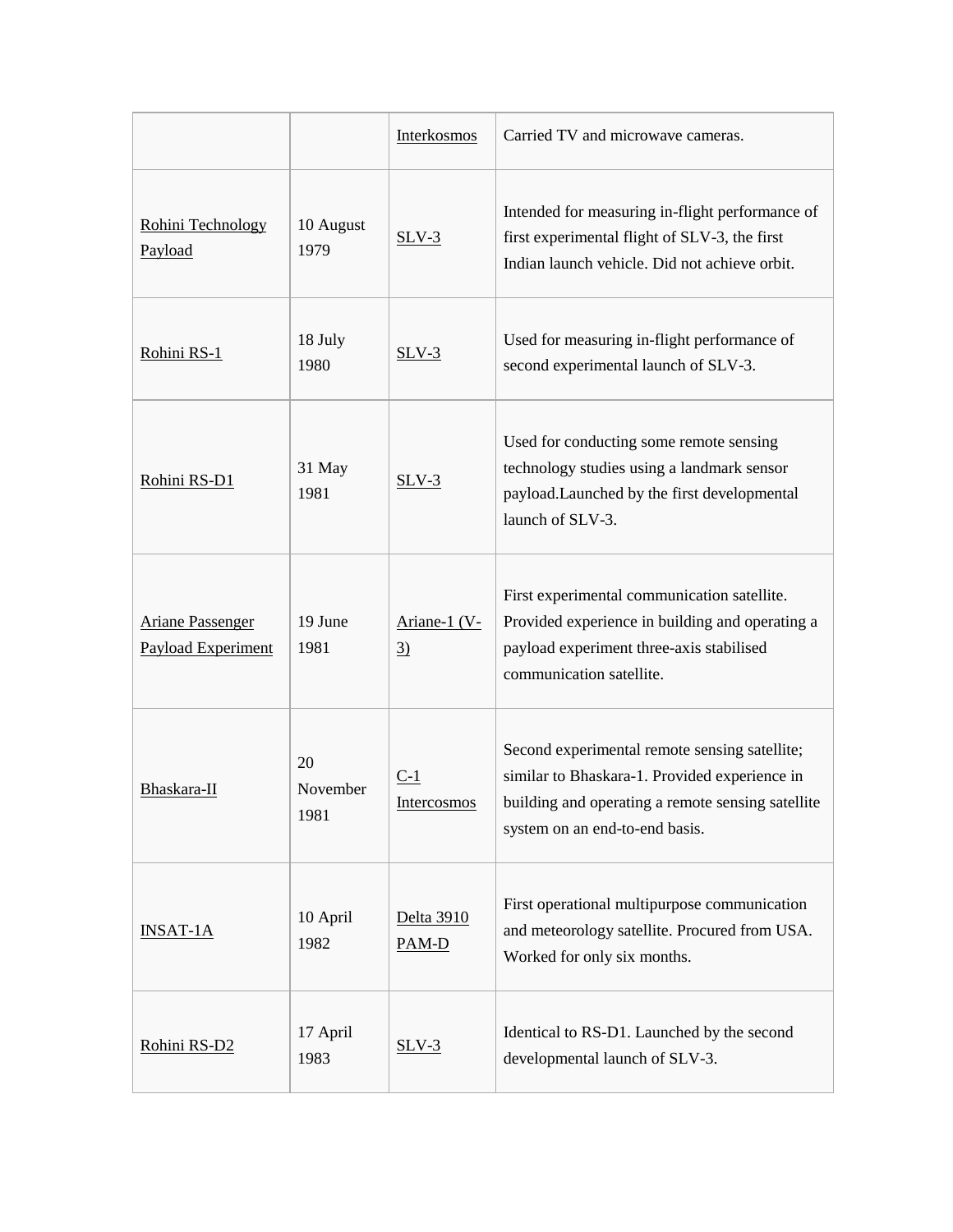| $INSAT-1B$                                                     | 30 August<br>1983   | Shuttle<br>$[PAM-D]$ | Identical to INSAT-1A. Served for more than<br>design life of seven years.                                                             |
|----------------------------------------------------------------|---------------------|----------------------|----------------------------------------------------------------------------------------------------------------------------------------|
| <b>Stretched Rohini</b><br><b>Satellite</b><br>Series(SROSS-1) | 24 March<br>1987    | <b>ASLV</b>          | Carried payload for launch vehicle performance<br>monitoring and for gamma ray astronomy. Did<br>not achieve orbit.                    |
| IRS-1A                                                         | 17 March<br>1988    | <b>Vostok</b>        | Earth observation satellite. First operational<br>remote sensing satellite.                                                            |
| Stretched Rohini<br>Satellite<br>Series(SROSS-2)               | 13 July<br>1988     | <b>ASLV</b>          | Carried remote sensing payload of German space<br>agency in addition to Gamma Ray astronomy<br>payload. Did not achieve orbit.         |
| <b>INSAT-1C</b>                                                | 21 July<br>1988     | Ariane-3             | Same as INSAT-1A. Served for only one-and-a-<br>half years.                                                                            |
| <b>INSAT-1D</b>                                                | 12 June<br>1990     | Delta 4925           | Identical to INSAT-1A. Still in service. A third<br>stage motor landed from its launch, landed in<br>Australia in 2008. <sup>[2]</sup> |
| $IRS-1B$                                                       | 29 August<br>1991   | <b>Vostok</b>        | Earth observation satellite. Improved version of<br>IRS-1A.                                                                            |
| <b>INSAT-2DT</b>                                               | 26 February<br>1992 | Ariane-44L<br>H10    | Launched as Arabsat 1C. Procured in orbit from<br>Arabsat in January 1998.                                                             |
| <b>Stretched Rohini</b><br>Satellite                           | 20 May<br>1992      | <b>ASLV</b>          | Carried gamma ray astronomy and aeronomy<br>payload.                                                                                   |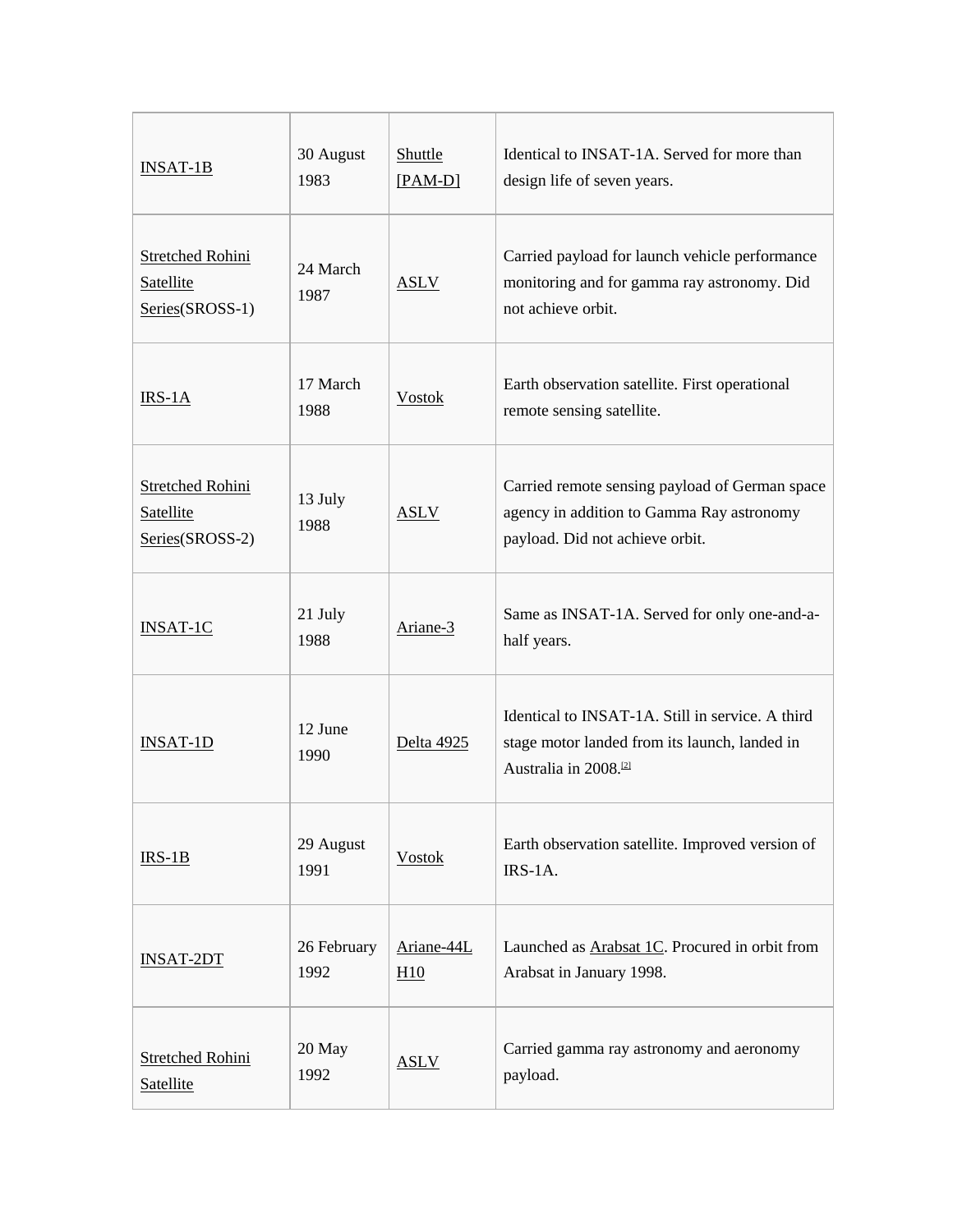| Series(SROSS-C)                                          |                         |                       |                                                                                                                                                                   |
|----------------------------------------------------------|-------------------------|-----------------------|-------------------------------------------------------------------------------------------------------------------------------------------------------------------|
| <b>INSAT-2A</b>                                          | 10 July<br>1992         | Ariane-44L<br>H10     | First satellite in the second-generation Indian-<br>built INSAT-2 series. Has enhanced capability<br>over INSAT-1 series. Still in service.                       |
| <b>INSAT-2B</b>                                          | 23 July<br>1993         | Ariane-44L<br>$H10+$  | Second satellite in INSAT-2 series. Identical to<br>INSAT-2A. Still in service.                                                                                   |
| $IRS-1E$                                                 | 20<br>September<br>1993 | PSLV-D1               | Earth observation satellite. Did not achieve orbit.                                                                                                               |
| <b>Stretched Rohini</b><br>Satellite<br>Series(SROSS-C2) | 4 May 1994              | <b>ASLV</b>           | Identical to SROSS-C. Still in service.                                                                                                                           |
| $IRS-P2$                                                 | 15 October<br>1994      | PSLV-D2               | Earth observation satellite. Launched by second<br>developmental flight of PSLV. Mission<br>accomplished after 3 years of service in 1997.                        |
| <b>INSAT-2C</b>                                          | 7 December<br>1995      | Ariane-44L<br>$H10-3$ | Has additional capabilities such as mobile<br>satellite service, business communication and<br>television outreach beyond Indian boundaries.<br>Still in service. |
| $IRS-1C$                                                 | 29<br>December<br>1995  | Molniya               | Earth observation satellite. Launched<br>from Baikonur Cosmodrome.                                                                                                |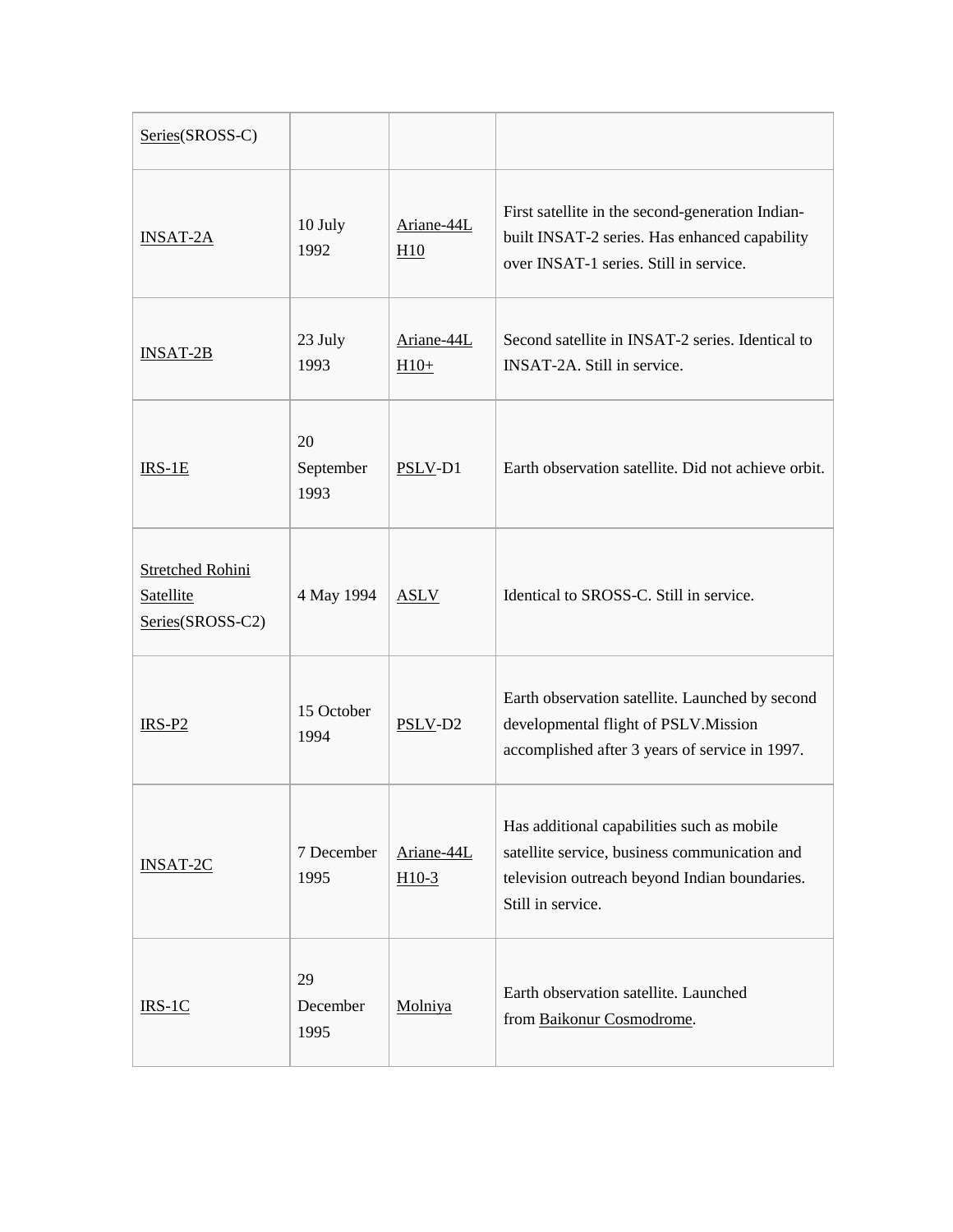| $IRS-P3$                                           | 21 March<br>1996        | PSLV-D3               | Earth observation satellite. Carries remote<br>sensing payload and an X-ray astronomy<br>payload. Launched by third developmental flight<br>of PSLV.   |
|----------------------------------------------------|-------------------------|-----------------------|--------------------------------------------------------------------------------------------------------------------------------------------------------|
| <b>INSAT-2D</b>                                    | 4 June 1997             | Ariane-44L<br>$H10-3$ | Same as INSAT-2C. Inoperable since 1997-10-<br>04 due to power bus anomaly.                                                                            |
| $IRS-1D$                                           | 29<br>September<br>1997 | PSLV-C1               | Earth observation satellite. Same as IRS-1C.                                                                                                           |
| <b>INSAT-2E</b>                                    | 3 April 1999            | Ariane-42P<br>$H10-3$ | Multipurpose communication and<br>meteorological satellite.                                                                                            |
| Oceansat- $1$ (IRS-P4)                             | 26 May<br>1999          | PSLV-C2               | Earth observation satellite. Carries an Ocean<br>Colour Monitor (OCM) and a Multifrequency<br>Scanning Microwave Radiometer (MSMR).                    |
| <b>INSAT-3B</b>                                    | 22 March<br>2000        | Ariane-5G             | Multipurpose communication: business<br>communication, developmental communication,<br>and mobile communication.                                       |
| GSAT-1                                             | 18 April<br>2001        | GSLV-D1               | Experimental satellite for the first developmental<br>flight of Geosynchronous Satellite Launch<br>Vehicle, GSLV-D1.                                   |
| Technology<br><b>Experiment</b><br>Satellite (TES) | 22 October<br>2001      | PSLV-C3               | Experimental satellite to test technologies such<br>as attitude and orbit control system, high-torque<br>reaction wheels, new reaction control system, |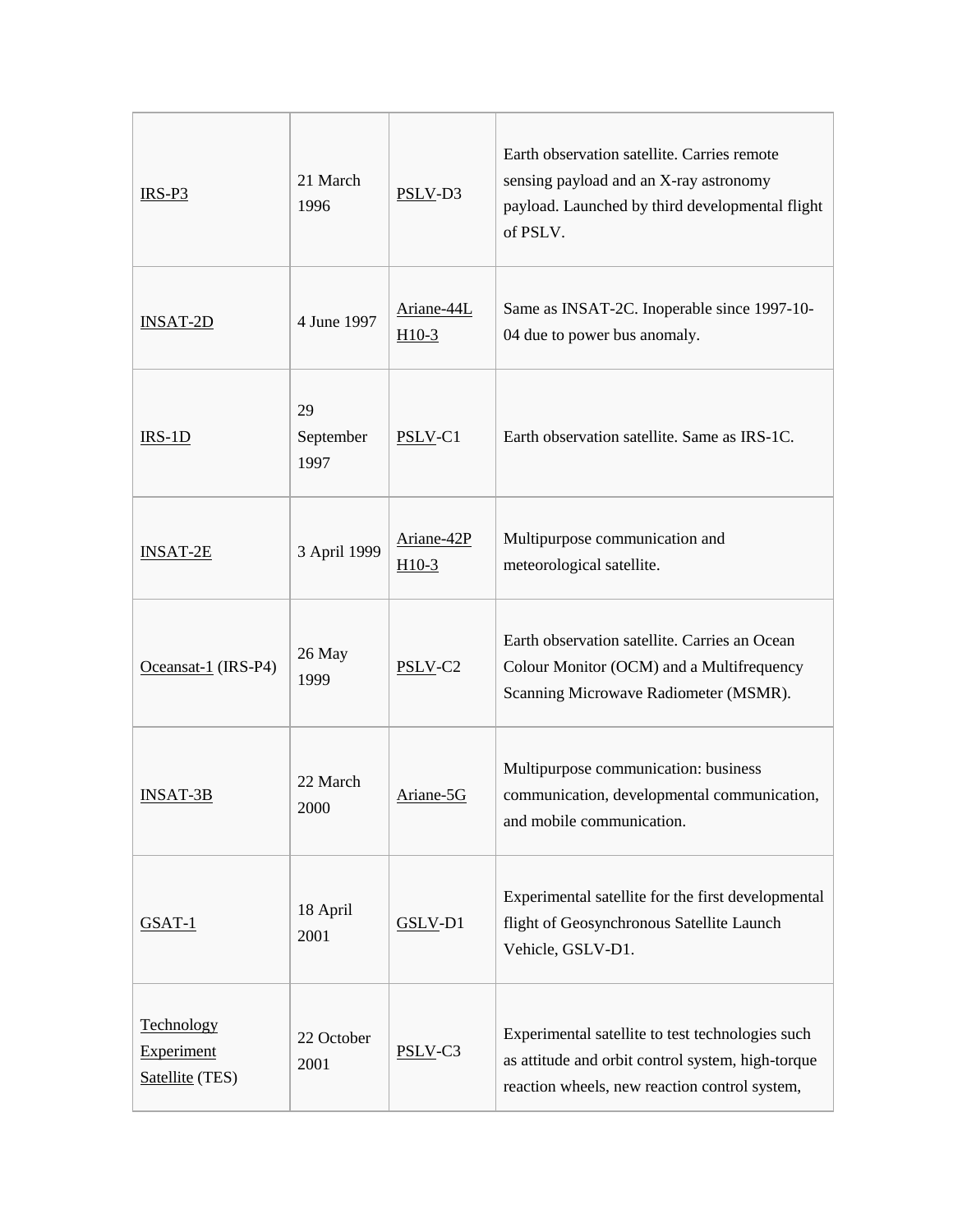|                              |                         |                       | etc.                                                                                                                                                     |
|------------------------------|-------------------------|-----------------------|----------------------------------------------------------------------------------------------------------------------------------------------------------|
| <b>INSAT-3C</b>              | 24 January<br>2002      | Ariane-42L<br>$H10-3$ | Designed to augment the existing INSAT<br>capacity for communication and broadcasting<br>and provide continuity of the services of INSAT-<br>2C.         |
| Kalpana-<br>1(METSAT)        | 12<br>September<br>2002 | PSLV-C4               | First meteorological satellite built by ISRO.<br>Originally named METSAT. Renamed<br>after Kalpana Chawla who perished in the Space<br>Shuttle Columbia. |
| <b>INSAT-3A</b>              | 10 April<br>2003        | Ariane-5G             | Multipurpose satellite for communication,<br>broadcasting, and meteorological services along<br>with INSAT-2E and Kalpana-1.                             |
| $GSAT-2$                     | 8 May 2003              | $GSLV$ -D2            | Experimental satellite for the second<br>developmental test flight of Geosynchronous<br>Satellite Launch Vehicle (GSLV)                                  |
| <b>INSAT-3E</b>              | 28<br>September<br>2003 | Ariane-5G             | Communication satellite to augment the existing<br><b>INSAT System.</b>                                                                                  |
| RESOURCESAT-<br>$1$ (IRS-P6) | 17 October<br>2003      | PSLV-C5               | Earth observation/remote sensing satellite.<br>Intended to supplement and replace IRS-1C and<br>IRS-1D.                                                  |
| <b>EDUSAT</b>                | 20 October<br>2004      | GSLV-F01              | Also designated GSAT-3. India's first exclusive<br>educational satellite.                                                                                |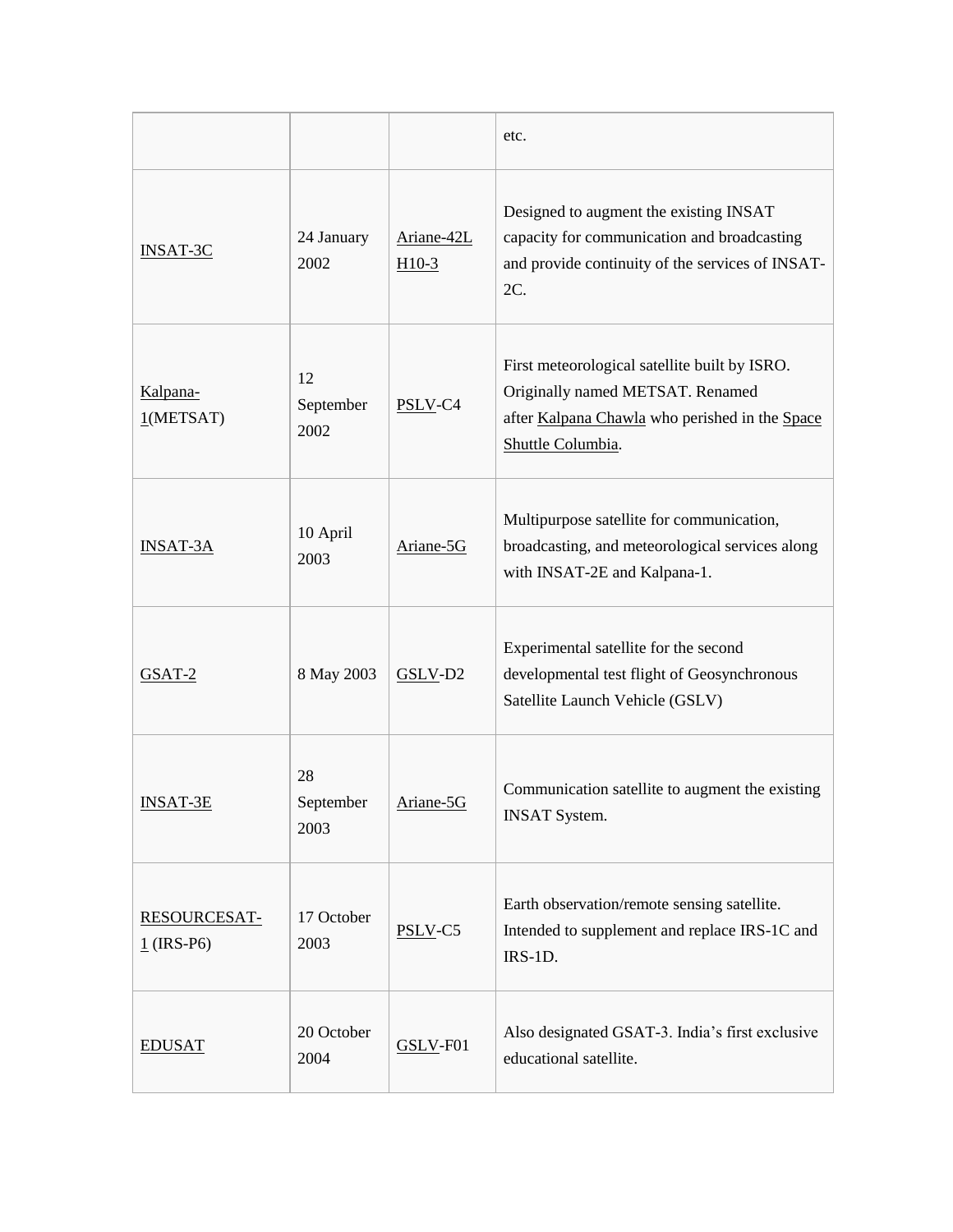| <b>HAMSAT</b>                                         | 5 May 2005             | PSLV-C6     | Microsatellite (42.5 kilograms) for providing<br>satellite-based amateur radio services to the<br>national as well as the international community.                                                                                                                                           |
|-------------------------------------------------------|------------------------|-------------|----------------------------------------------------------------------------------------------------------------------------------------------------------------------------------------------------------------------------------------------------------------------------------------------|
| CARTOSAT-1                                            | 5 May 2005             | $PSLV-C6$   | Earth observation satellite. Provides<br>stereographic in-orbit images with a 2.5-meter<br>resolution.                                                                                                                                                                                       |
| <b>INSAT-4A</b>                                       | 22<br>December<br>2005 | Ariane-5GS  | Advanced satellite for direct-to-home television<br>broadcasting services.                                                                                                                                                                                                                   |
| <b>INSAT-4C</b>                                       | 10 July<br>2006        | $GSLV$ -F02 | Geosynchronous communications satellite. Did<br>not achieve orbit.                                                                                                                                                                                                                           |
| CARTOSAT-2                                            | 10 January<br>2007     | PSLV-C7     | Advanced remote sensing satellite carrying a<br>panchromatic camera capable of providing<br>scene-specific spot images.                                                                                                                                                                      |
| <b>Space Capsule</b><br>Recovery<br>Experiment(SRE-1) | 10 January<br>2007     | PSLV-C7     | Experimental satellite intended to demonstrate<br>the technology of an orbiting platform for<br>performing experiments in microgravity<br>conditions. Launched as a co-passenger with<br>CARTOSAT-2. SRE-1 was de-orbited and<br>recovered successfully after 12 days over Bay of<br>Bengal. |
| $INSAT-4B$                                            | 12 March<br>2007       | Ariane-5ECA | Identical to INSAT-4A. Further augments the<br>INSAT capacity for direct-to-home (DTH)<br>television services and other communications.<br>On the night of 7 July INSAT-4B experienced a                                                                                                     |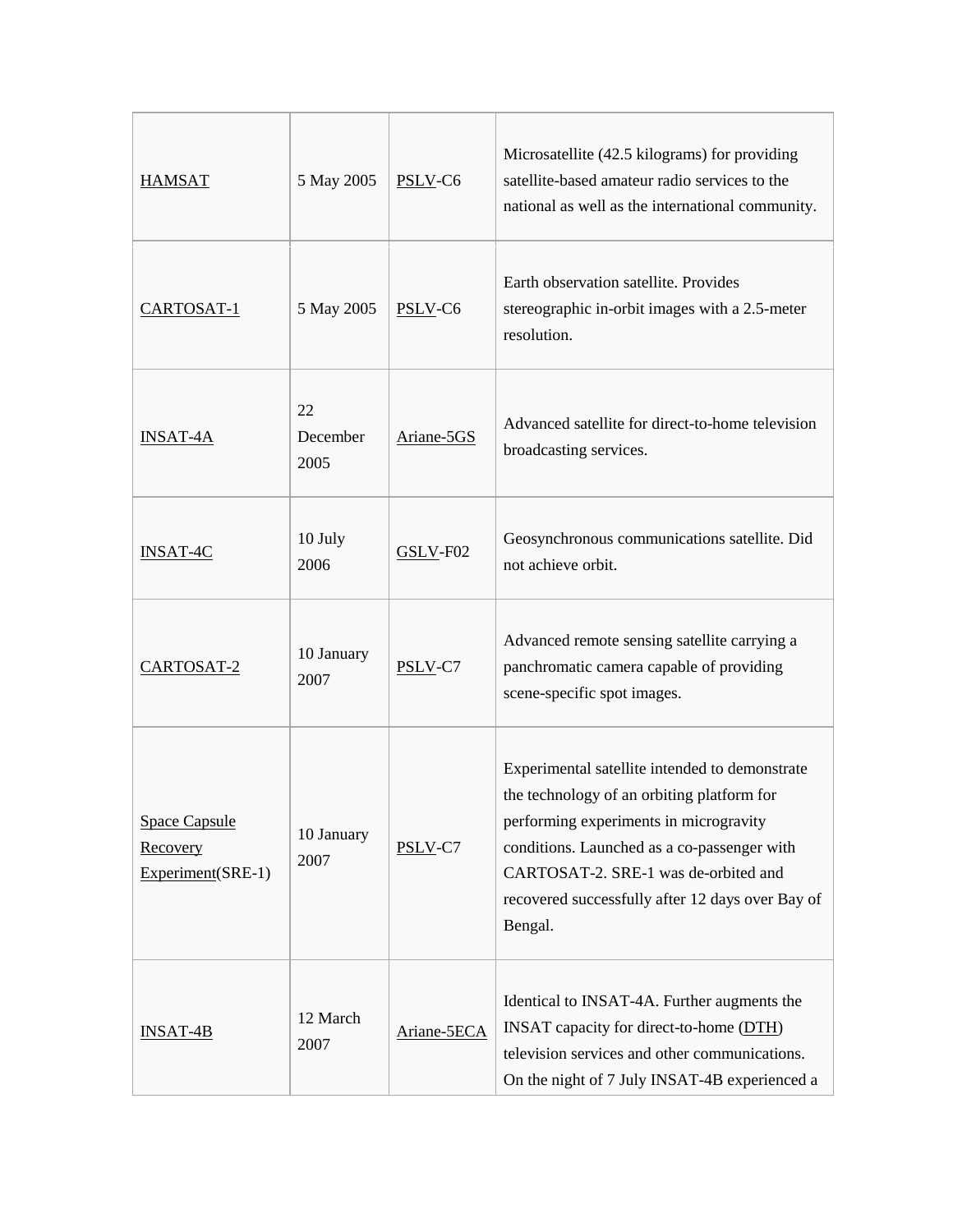|                                          |                     |            | power supply glitch which led to switching 'off'<br>of 50 per cent of the transponder capacity (6 Ku<br>and 6 C-Band transponders).                                               |
|------------------------------------------|---------------------|------------|-----------------------------------------------------------------------------------------------------------------------------------------------------------------------------------|
| <b>INSAT-4CR</b>                         | 2 September<br>2007 | GSLV-F04   | Identical to INSAT-4C. It carried 12 high-power<br>Ku-band transponders designed to provide<br>direct-to-home (DTH) television<br>services, Digital Satellite News Gathering etc. |
| CARTOSAT-2A                              | 28 April<br>2008    | PSLV-C9    | Earth observation/remote sensing satellite.<br>Identical to CARTOSAT-2.                                                                                                           |
| IMS-1 (Third World<br>Satellite - TWsat) | 28 April<br>2008    | PSLV-C9    | Low-cost microsatellite imaging mission.<br>Launched as co-passenger with CARTOSAT-<br>2A.                                                                                        |
| Chandrayaan-1                            | 22 October<br>2008  | $PSLV-C11$ | Unmanned lunar probe. Carries 11 scientific<br>instruments built in India, USA, UK, Germany,<br>Sweden and Bulgaria.                                                              |
| RISAT-2                                  | 20 April<br>2009    | $PSLV-C12$ | Radar imaging satellite used to monitor India's<br>borders and as part of anti-infiltration and anti-<br>terrorist operations. Launched as a co-passenger<br>with ANUSAT.         |
| <b>ANUSAT</b>                            | 20 April<br>2009    | $PSLV-C12$ | Research microsatellite designed at Anna<br>University. Carries an amateur radio and<br>technology demonstration experiments.                                                     |
| Oceansat-2 (IRS-P4)                      | 23<br>September     | $PSLV-C14$ | Gathers data for oceanographic, coastal and<br>atmospheric applications. Continues mission of                                                                                     |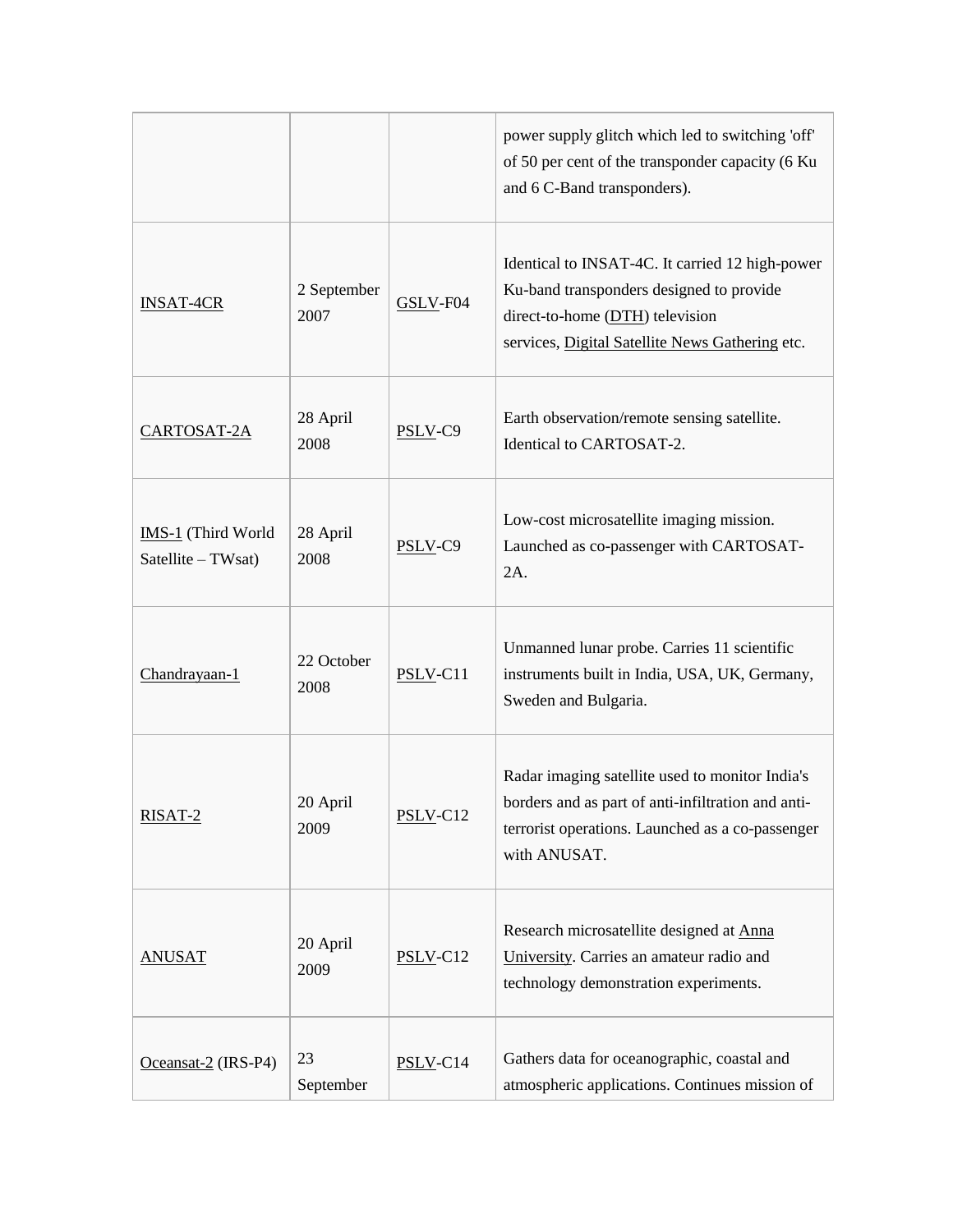|                                      | 2009                   |             | Oceansat-1.                                                                                                                                                                                                                                                                                                                                         |
|--------------------------------------|------------------------|-------------|-----------------------------------------------------------------------------------------------------------------------------------------------------------------------------------------------------------------------------------------------------------------------------------------------------------------------------------------------------|
| $GSAT-4$                             | 15 April<br>2010       | GSLV-D3     | Communications satellite technology<br>demonstrator. Failed to reach orbit due to<br>GSLV-D3 failure.                                                                                                                                                                                                                                               |
| CARTOSAT-2B                          | 12 July<br>2010        | $PSLV-Cl5$  | Earth observation/remote sensing satellite.<br>Identical to CARTOSAT-2A.                                                                                                                                                                                                                                                                            |
| <b>StudSat</b>                       | 12 July<br>2010        | $PSLV-Cl5$  | First Indian pico-satellite (weighing less than<br>1 kg). Developed by a team from seven<br>engineering colleges from Karnataka and<br>Andhra Pradesh.                                                                                                                                                                                              |
| <b>GSAT-5P</b> / <b>INSAT-</b><br>4D | 25<br>December<br>2010 | $GSLV$ -F06 | C-band communication satellite, failed to reach<br>orbit due to GSLV-F06 failure.                                                                                                                                                                                                                                                                   |
| <b>RESOURCESAT-2</b>                 | 20 April<br>2011       | $PSLV-C16$  | RESOURCESAT-2, ISRO's eighteenth remote-<br>sensing satellite, followed RESOURCESAT-1.<br>PSLV-C16 placed three satellites with a total<br>payload mass of 1404 kg - RESOURCESAT-2<br>weighing 1206 kg, the Indo-Russian<br>YOUTHSAT weighing 92 kg and Singapore's<br>X-SAT weighing 106 kg – into an 822 km polar<br>Sun Synchronous Orbit (SSO). |
| Youthsat                             | 20 April<br>2011       | $PSLV-C16$  | Indo-Russian stellar and atmospheric satellite<br>with the participation of university students. It<br>weighed 92 kg                                                                                                                                                                                                                                |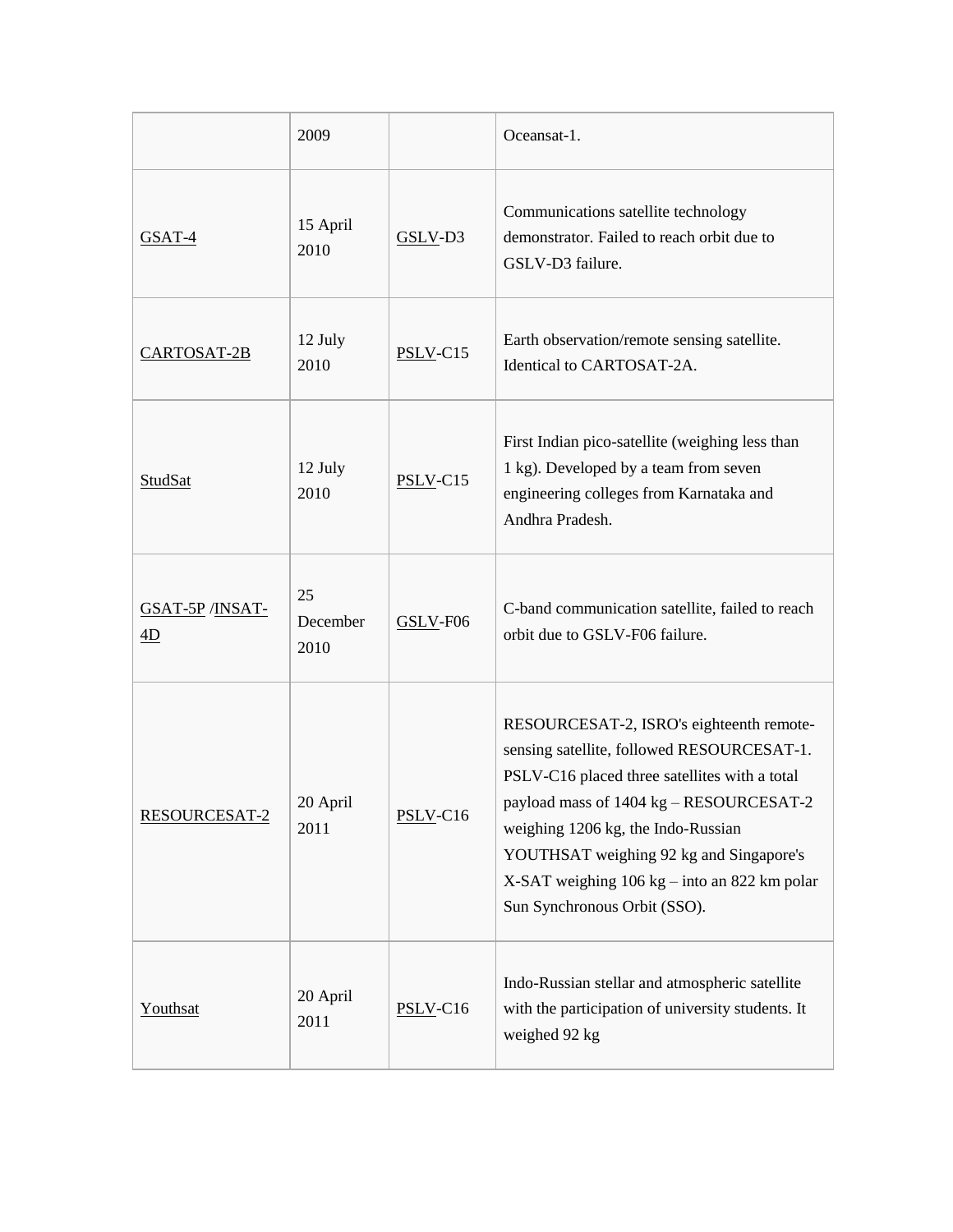| GSAT-8 / INSAT-4G | 21 May<br>2011     | Ariane-5VA-<br>202 | Communications satellite carries 24 Ku-band<br>transponders and 2 channel GAGAN payload<br>operating in L1 and L5 band.                                                                                                                                                                                                                                                                                                                                                                                  |
|-------------------|--------------------|--------------------|----------------------------------------------------------------------------------------------------------------------------------------------------------------------------------------------------------------------------------------------------------------------------------------------------------------------------------------------------------------------------------------------------------------------------------------------------------------------------------------------------------|
| $GSAT-12$         | 15 July<br>2011    | PSLV-C17           | GSAT-12 communication satellite built by<br>ISRO, weighs about 1410 kg at lift-off. GSAT-<br>12 is configured to carry 12 Extended C-band<br>transponders to meet the country's growing<br>demand for transponders in a short turn-around-<br>time. The 12 Extended C-band transponders of<br>GSAT-12 will augment the capacity in the<br>INSAT system for various communication<br>services like Tele-education, Telemedicine and<br>for Village Resource Centres (VRC). Mission life<br>About 8 Years. |
| Megha-Tropiques   | 12 October<br>2011 | PSLV-C18           | Megha-Tropiques weighs about 1000 kg Lift-off<br>Mass, developed jointly by ISRO and the<br>French Centre National d'Études<br>Spatiales (CNES). PSLV-C18 is configured to<br>carry four satellites in which, one satellite,<br>developed by Indiaand France, will track the<br>weather, two were developed by educational<br>institutions, and the fourth is from Luxembourg.                                                                                                                           |
| Jugnu             | 12 October<br>2011 | $PSLV-C18$         | Nano-satellite weighing 3 kg developed by IIT<br>Kanpur                                                                                                                                                                                                                                                                                                                                                                                                                                                  |
| RISAT-1           | 26 April<br>2012   | $PSLV-C19$         | RISAT-1, first indigenous all-weather Radar<br>Imaging Satellite (RISAT-1), whose images will<br>facilitate agriculture and disaster management<br>weighs about 1858 kg.                                                                                                                                                                                                                                                                                                                                 |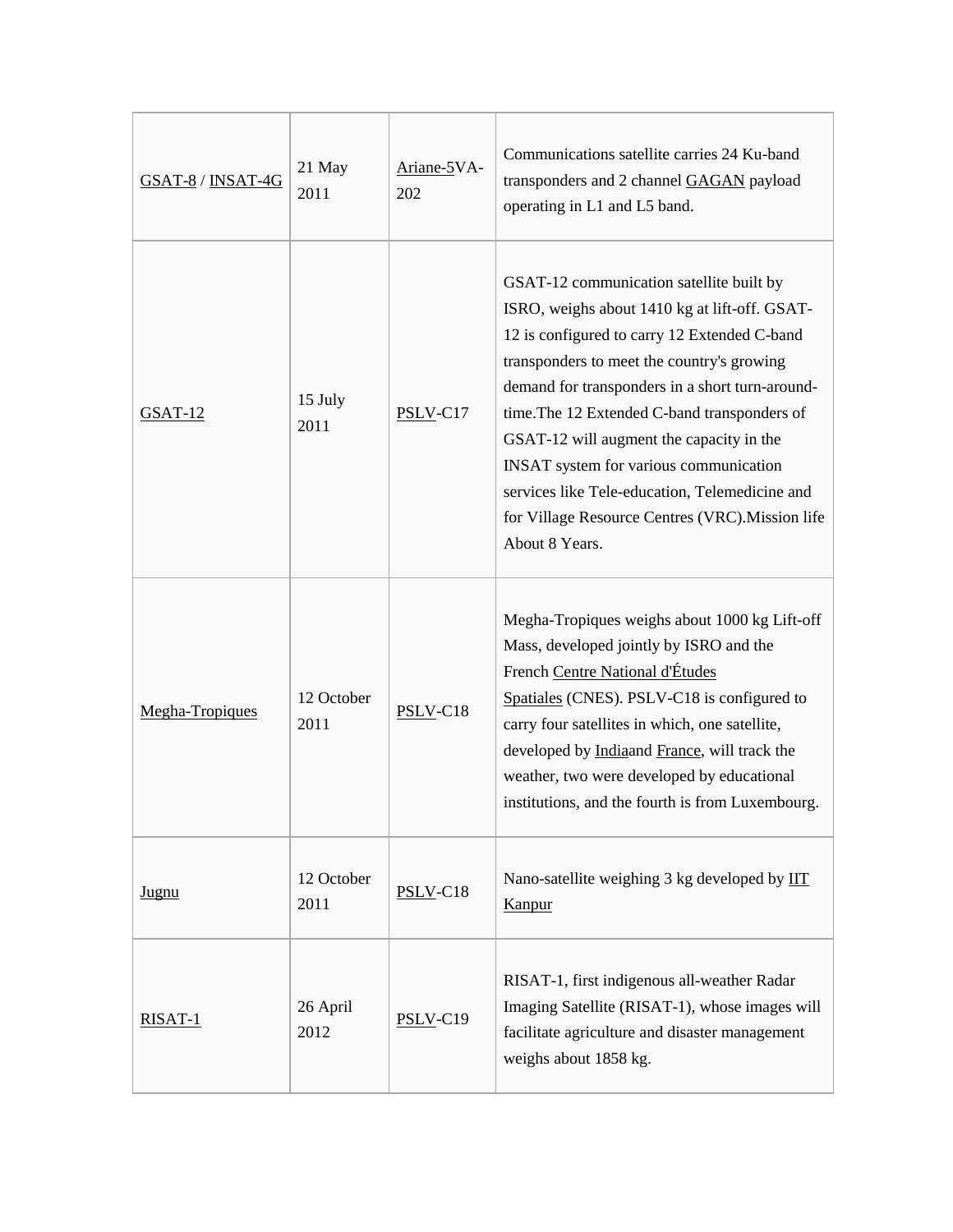| <b>SRMSAT</b>                        | 26 April<br>2012        | $PSLV-C18$         | Nano-satellite weighing 10.9 kg developed<br>by SRM University.                                                                                                              |
|--------------------------------------|-------------------------|--------------------|------------------------------------------------------------------------------------------------------------------------------------------------------------------------------|
| $GSAT-10^{3}$                        | 29<br>September<br>2012 | Ariane-5VA-<br>209 | GSAT-10, India's advanced communication<br>satellite, is a high power satellite being inducted<br>into the INSAT system. Weighing 3400 kg at<br>lift-off.                    |
| SARAL <sup>[4]</sup>                 | 25 February<br>2013     | $PSLV-C20$         | SARAL, The Satellite with ARGOS<br>and ALTIKA (SARAL) is a joint Indo-French<br>satellite mission for oceanographic studies.                                                 |
| $IRNSS-1A[5]$                        | 1 July 2013             | $PSLV$ -C22        | IRNSS-1A is the first satellite in the Indian<br>Regional Navigation Satellite System (IRNSS).<br>It is one of the seven satellites constituting the<br>IRNSS space segment. |
| $INSAT-3D[6]$                        | 26 July<br>2013         | Ariane-5           | INSAT-3D is the meteorological Satellite with<br>advanced weather monitoring payloads.                                                                                       |
| $GSAT-7^{[7]}$                       | 30 August<br>2013       | Ariane-5           | GSAT-7 is the advanced multi-band<br>communication satellite dedicated for military<br>use.                                                                                  |
| <b>Mars Orbiter</b><br>Mission (MOM) | 5 November<br>2013      | $PSLV-C25$         | The Mars Orbiter Mission (MOM), informally<br>called Mangalyaan is India's first Mars orbiter.                                                                               |
| $GSAT-14$                            | 5 January<br>2014       | $GSLV-D5$          | GSAT-14 is the twenty third geostationary<br>communication satellite of India to augment the<br>In-orbit capacity of Extended C and Ku-band                                  |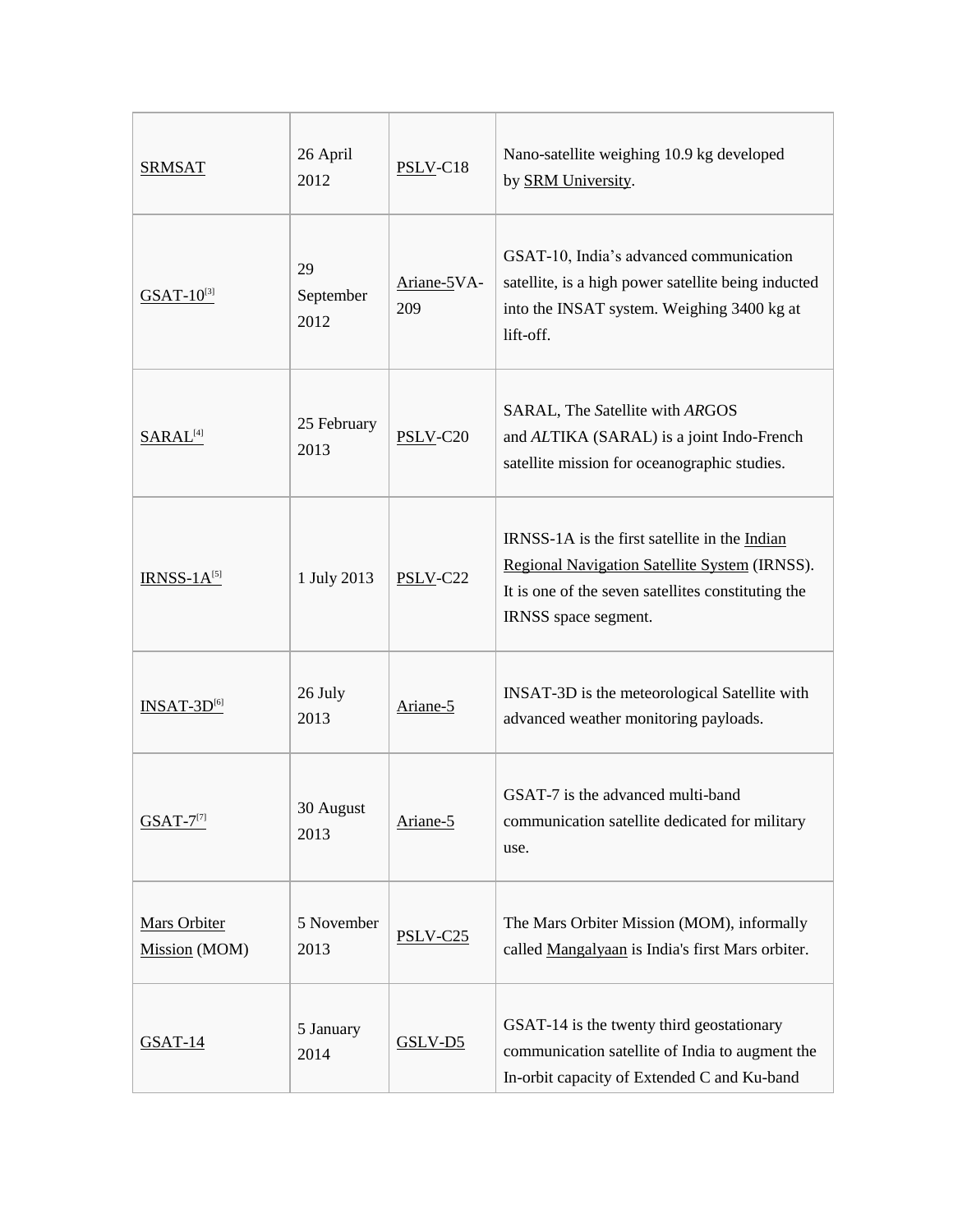|                         |                        |                      | transponders.                                                                                                                 |
|-------------------------|------------------------|----------------------|-------------------------------------------------------------------------------------------------------------------------------|
| $IRNSS-1B[8]$           | 4 April 2014           | PSLV-C24             | IRNSS-1B is the second satellite in the Indian<br>Regional Navigation Satellite System (IRNSS).                               |
| IRNSS-1C <sup>[9]</sup> | 10<br>November<br>2014 | PSLV-C <sub>26</sub> | IRNSS-1C is the third satellite in the Indian<br>Regional Navigation Satellite System (IRNSS).                                |
| GSAT-16                 | 7 December<br>2014     | Ariane-5             | GSAT-16 is twenty fourth communication<br>satellite of India configured to carry a total of 48<br>communication transponders. |
| <b>IRNSS-1D</b>         | 7 March<br>$2015*$     | PSLV-C27             | IRNSS-1D is the fourth satellite in the Indian<br>Regional Navigation Satellite System (IRNSS).                               |

### **Schools Details are listed below:**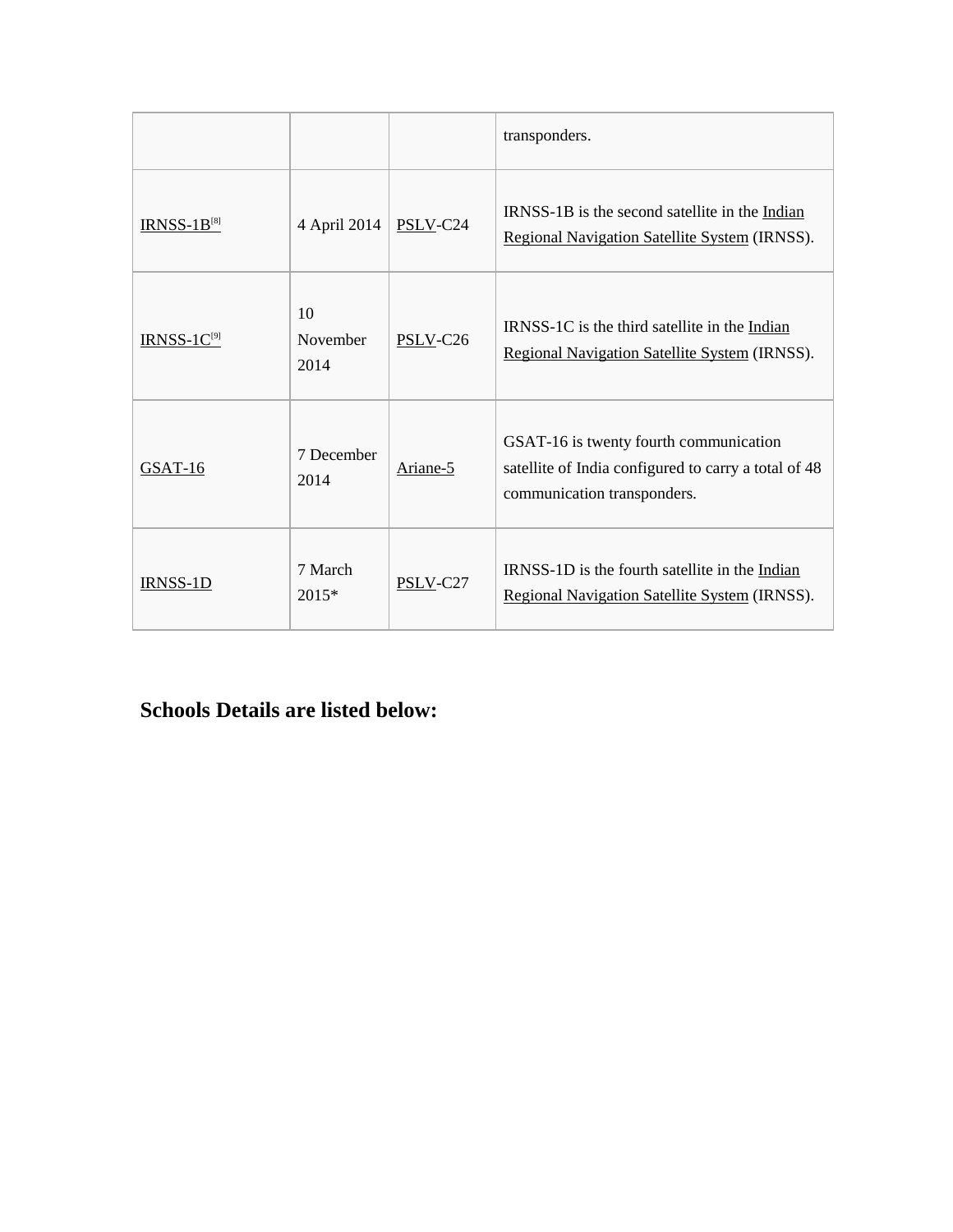#### **Center: 1 Government Middle school**

**Near Vellimalai temple**

**Kalpadi**

**Pin 629 402**

| Name of H.M                              | C.S. Jeganmohana                     |
|------------------------------------------|--------------------------------------|
| <b>Paid Teachers</b>                     | 2(Including H.M)                     |
| <b>Name of Aims India Teacher</b>        | A.R. Isaivani, B.A, D.Ted            |
| <b>Total Teachers of the school</b>      | $\overline{2}$                       |
| <b>Salary</b>                            | <b>Total salary</b>                  |
| From aims India Rs 1500                  | 3000                                 |
| From P.T.A & Other paid teachers Rs 1500 |                                      |
| <b>Working Days</b>                      | 20                                   |
| <b>Working Hour</b>                      | 140                                  |
| <b>Total Number of students</b>          | 96                                   |
|                                          | Tamil, English, Mathematics, Science |
| <b>Teaching subjects</b>                 | and social studies                   |
| <b>Area</b>                              | <b>Coastal</b>                       |
| <b>Distance from Nagercoil</b>           | 22 Km                                |

Our teacher **A.R. Isaivani B.A, D.Ted is** also taking special cares to improve the students' educational skills. Ecology training was conducted on 2/02/2015.Our students enjoyed well the Ecology training. 54 participated in the Ecology training.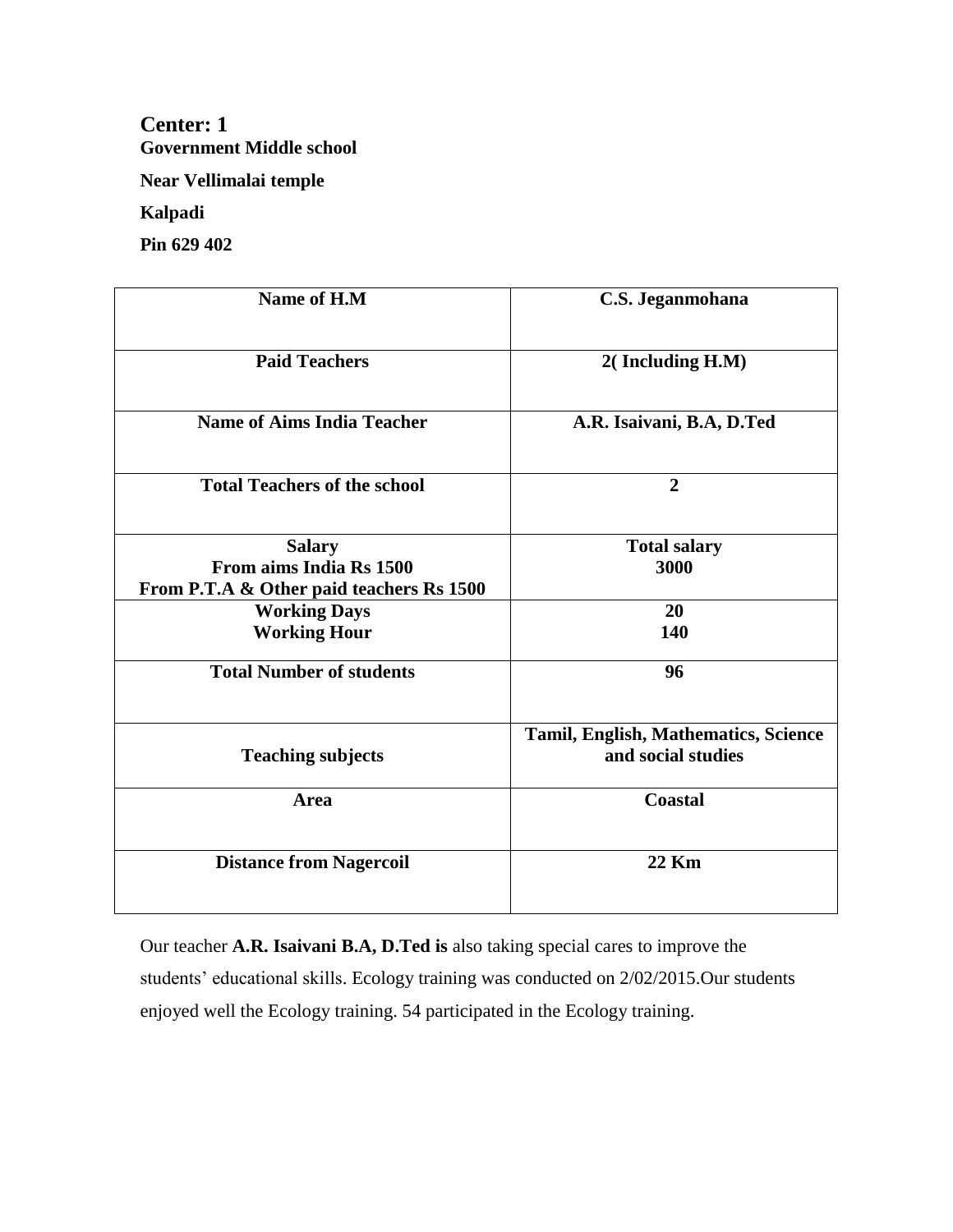**Government Middle School Thammathukonam, Erumpukadu p o Pin 629004**

| Name of H.M                                                            | M.Muthu perumal pillai                                     |
|------------------------------------------------------------------------|------------------------------------------------------------|
| <b>Paid Teachers</b>                                                   | $\mathbf{1}$                                               |
| <b>Name of Aims India Teacher</b>                                      | R.Suba, M.A, M.Phil                                        |
| <b>Total Teachers of the school</b>                                    | $\overline{2}$                                             |
| <b>Total Number of students</b>                                        | 56                                                         |
| <b>Teaching subjects</b>                                               | Tamil, English, Mathematics, Science and<br>social studies |
| <b>Working Days</b>                                                    | 20                                                         |
| <b>Working Hour</b>                                                    | 140                                                        |
| <b>Salary</b>                                                          | <b>Total salary</b>                                        |
| From aims India Rs 1500<br>From P.T.A & Other paid teachers Rs<br>1500 | 3000                                                       |
| Area                                                                   | <b>Village</b>                                             |
| <b>Distance from Nagercoil</b>                                         | $\overline{7}$                                             |

Our teacher **R.Suba** is also taking special care to improve the students' educational skills. Ecology training was conducted on 03/02/2015.Our students enjoyed well the Ecology training. 53students participated in the Ecology training.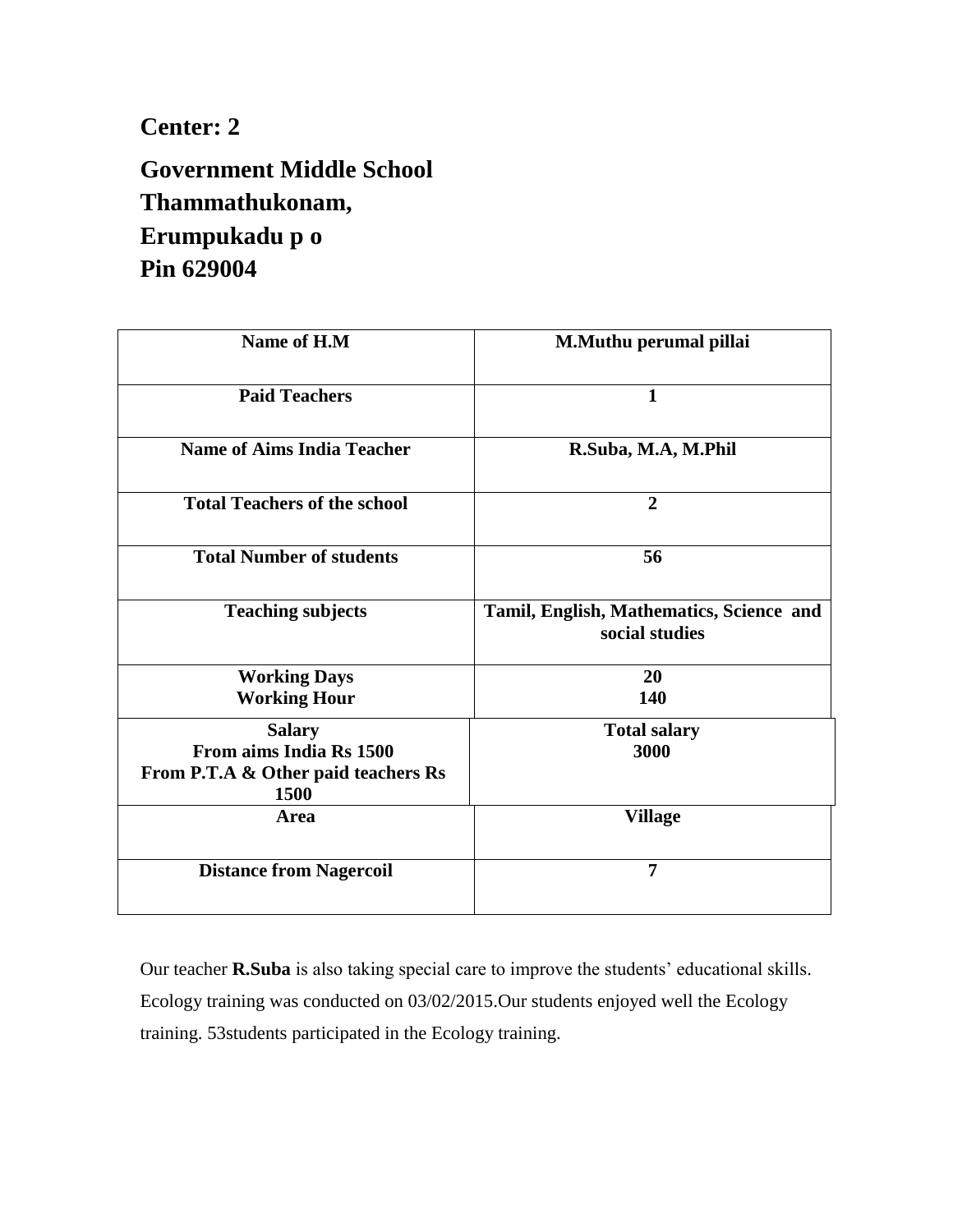**Center 3 Government middle school Eraniyal Manday market Kanyakumari district**

| Name of H.M                                 | <b>A.Southa Subaira</b>                                    |
|---------------------------------------------|------------------------------------------------------------|
| <b>Paid Teachers</b>                        | $\overline{2}$                                             |
| <b>Name of Aims India Teacher</b>           | K.P.Ramya, Bsc, B.ed                                       |
| <b>Total Teachers of the school</b>         | 3                                                          |
| <b>Total Number of students</b>             | 98                                                         |
| <b>Teaching subjects</b>                    | Tamil, English, Mathematics, Science and<br>social studies |
| <b>Working Days</b>                         | 20                                                         |
| <b>Working Hour</b>                         | 140                                                        |
| <b>Salary</b>                               | <b>Total salary</b>                                        |
| From aims India Rs 1500                     | 3000                                                       |
| From P.T.A & Other paid teachers Rs<br>1500 |                                                            |
| Area                                        | <b>Village</b>                                             |
| <b>Distance from Nagercoil</b>              | 14                                                         |

Our teacher **K.P.Ramya** is also **t**aking special care to improve the students' educational skills. Ecology training was conducted on 04/02/2015.Our students enjoyed well the Ecology training. 71 students participated in the Ecology training.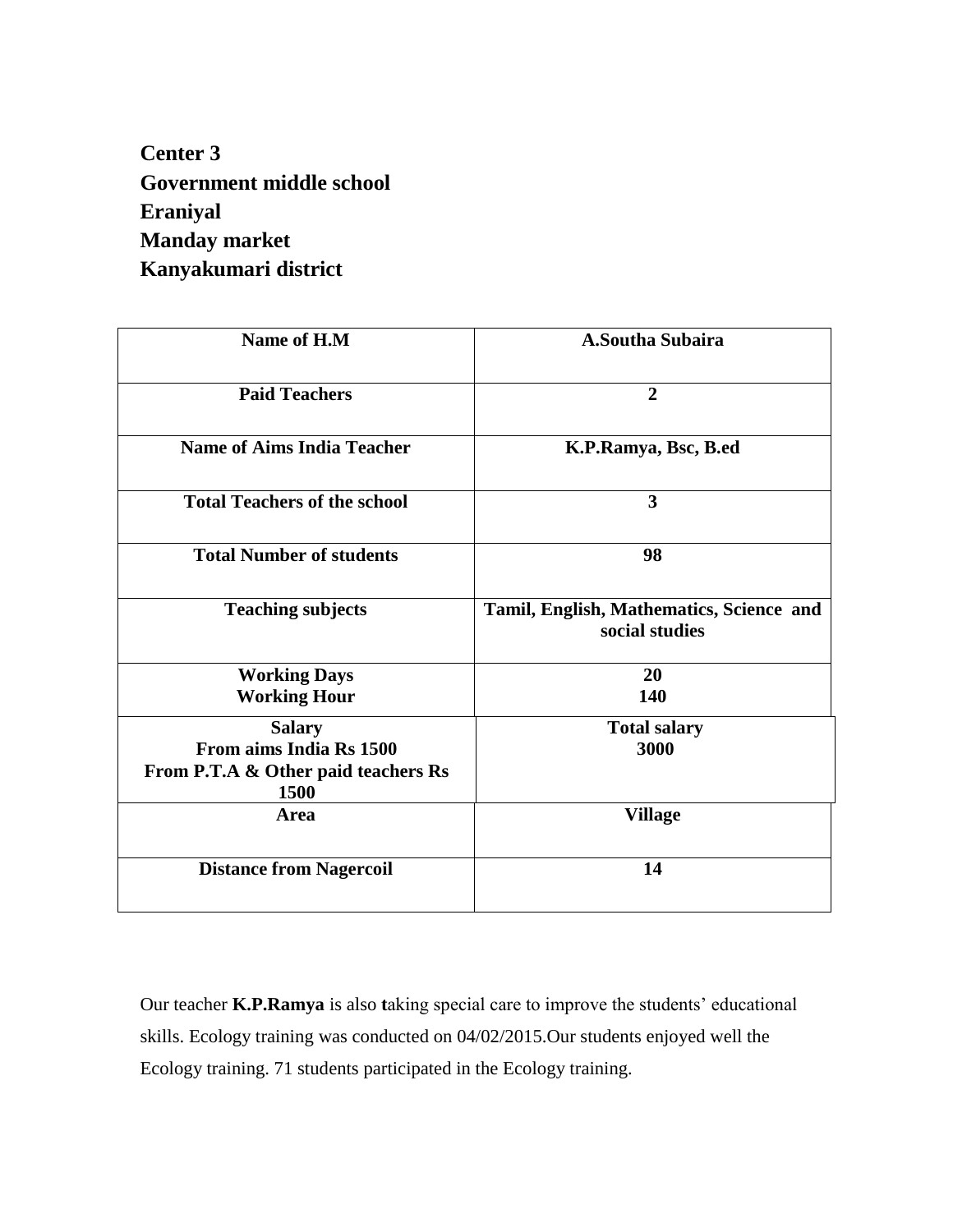### **Government Middle School, Kunnancadu, Azhaganparai.**

| Name of H.M                                                            | P.Jaya Rani                                                |
|------------------------------------------------------------------------|------------------------------------------------------------|
| <b>Paid Teachers</b>                                                   | 3 (Including H.M)                                          |
| <b>Name of Aims India Teacher</b>                                      | P.Ajantha usha M.A, B.Ed                                   |
| <b>Total Teachers of the school</b>                                    | $\overline{\mathbf{4}}$                                    |
| <b>Total Number of students</b>                                        | 165                                                        |
| <b>Teaching subjects</b>                                               | Tamil, English, Mathematics, Science and<br>social studies |
| <b>Working Days</b>                                                    | 20                                                         |
| <b>Working Hour</b>                                                    | 140                                                        |
| <b>Salary</b>                                                          | <b>Total salary</b>                                        |
| From aims India Rs 1500<br>From P.T.A & Other paid teachers Rs<br>1500 | 3000                                                       |
| <b>Area</b>                                                            | <b>Village</b>                                             |
| <b>Distance from Nagercoil</b>                                         | 17                                                         |

Our teacher **P.Ajantha usha** is also taking special care to improve the students' educational skills. Ecology training was conducted on 05/02/2015.Our students enjoyed well. 64 students participated in the celebration.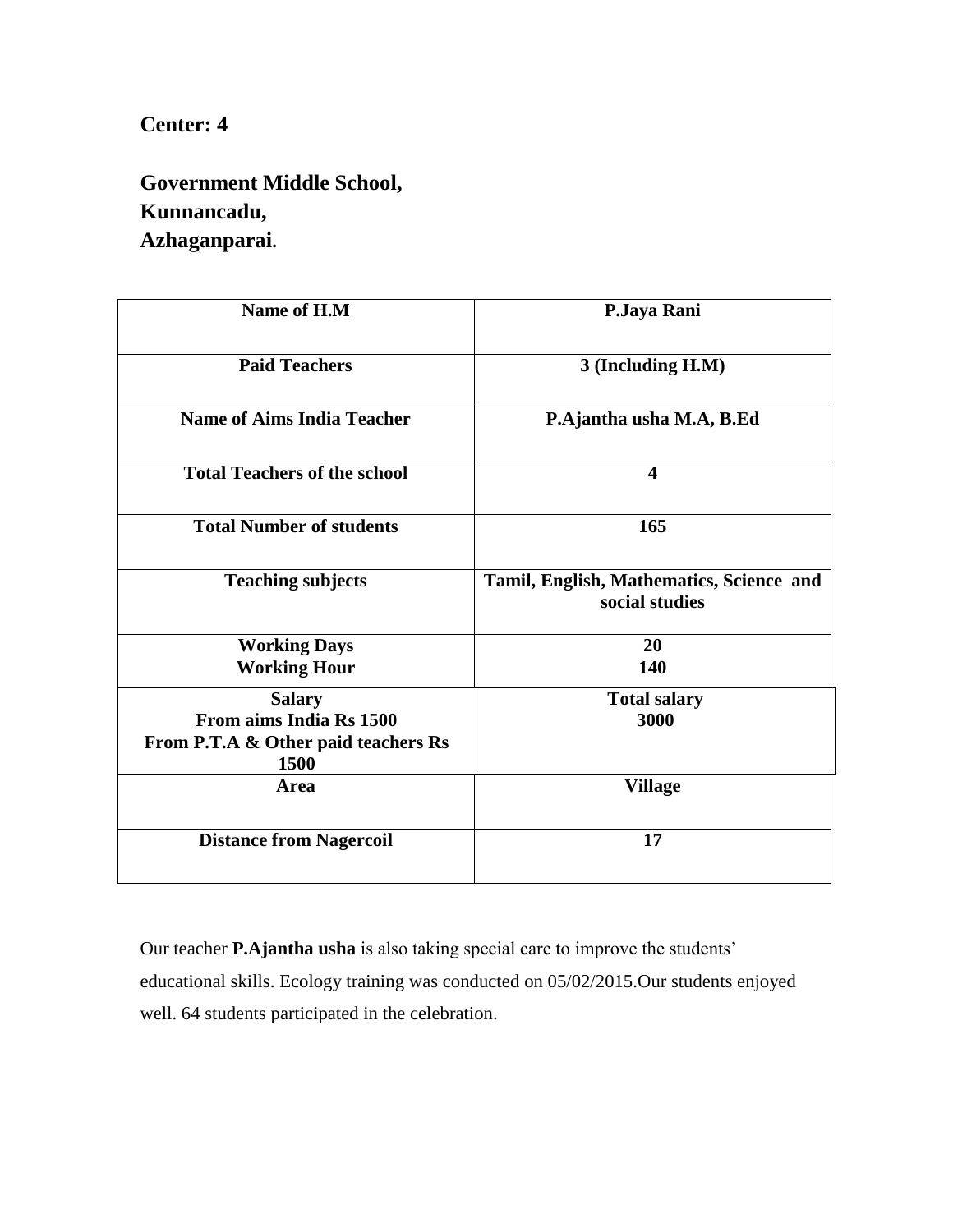**Government Middle School Mandaikadu p.o Kanyakumari District Pin 629 152**

| Name of H.M                                                                             | <b>Paul Das</b>                                            |
|-----------------------------------------------------------------------------------------|------------------------------------------------------------|
| <b>Paid Teachers</b>                                                                    | 6                                                          |
| <b>Name of Aims India Teacher</b>                                                       | S.Jenila Ponmalarra, B.Sc., B.Ed,                          |
| <b>Total Teachers of the school</b>                                                     | 6                                                          |
| <b>Total Number of students</b>                                                         | 168                                                        |
| <b>Teaching subjects</b>                                                                | Tamil, English, Mathematics, Science and<br>social studies |
| <b>Working Days</b><br><b>Working Hour</b>                                              | 20<br>140                                                  |
| <b>Salary</b><br>From aims India Rs 1500<br>From P.T.A & Other paid teachers Rs<br>1500 | <b>Total salary</b><br>3000                                |
| <b>Area</b>                                                                             | Coastal                                                    |
| <b>Distance from Nagercoil</b>                                                          | 16                                                         |

Our teacher **S.Jenila Ponmalar** is also taking special care to improve the students' educational skills. Ecology training was conducted on 09/02/2015.Our students enjoyed well the celebration. 94 students participated in the Ecology training.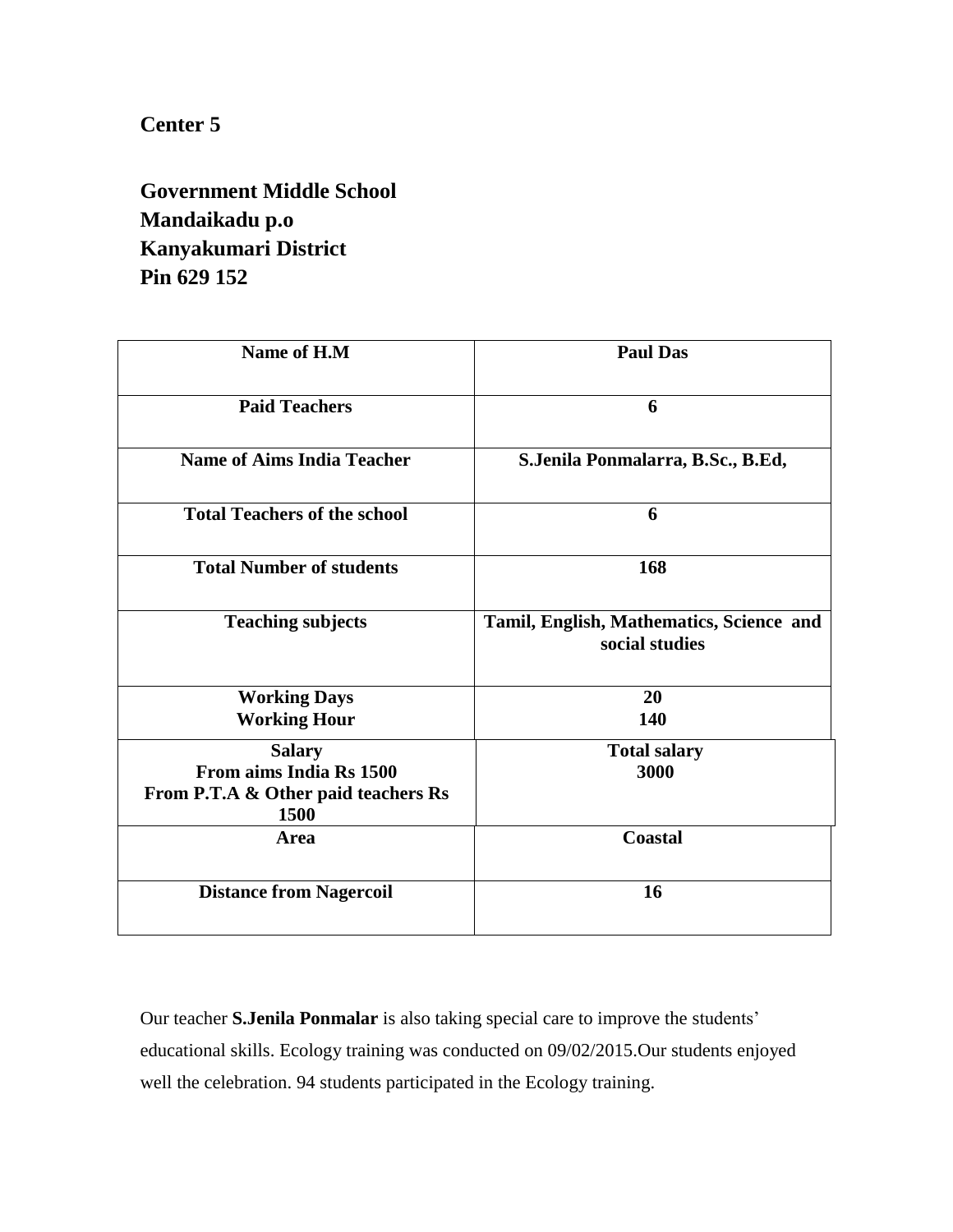## **Center 6 Government Middle School, Alancode, Near Thiruvithancodu**

| Name of H.M                                 | <b>C.Selvam</b>                                            |
|---------------------------------------------|------------------------------------------------------------|
| <b>Paid Teachers</b>                        | 5(Including H.M)                                           |
| <b>Name of Aims India Teacher</b>           | R.Radha, B.E                                               |
| <b>Total Teachers of the school</b>         | 5                                                          |
| <b>Total Number of students</b>             | 152                                                        |
| <b>Teaching subjects</b>                    | Tamil, English, Mathematics, Science and<br>social studies |
| <b>Working Days</b>                         | 20                                                         |
| <b>Working Hour</b>                         | 140                                                        |
| <b>Salary</b>                               | <b>Total salary</b>                                        |
| From aims India Rs 1500                     | 3000                                                       |
| From P.T.A & Other paid teachers Rs<br>1500 |                                                            |
| Area                                        | <b>Village</b>                                             |
| <b>Distance from Nagercoil</b>              | 20                                                         |

Our new teacher R. Radha , B.E. She is also taking special cares to improve the students' educational skills Ecology training was conducted on 10/02/2015.Our students enjoyed well the Ecology training. 64 students participated in the Ecology training.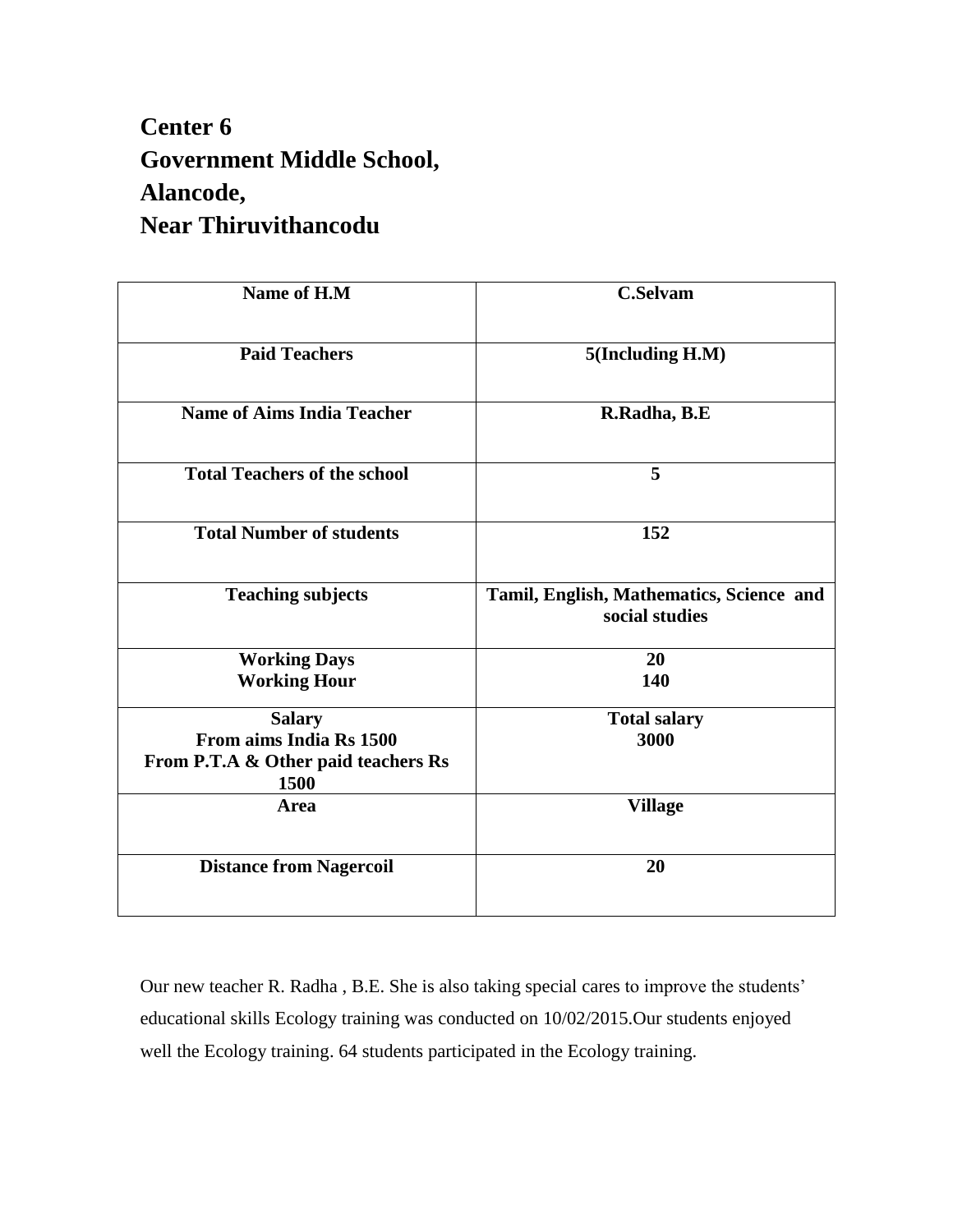**Government middle school**

**kootumankalam,**

**Mandai Kadu p o**

**K.K.District**

| Name of H.M                                                            | <b>T.Suseela</b>                                           |
|------------------------------------------------------------------------|------------------------------------------------------------|
| <b>Paid Teachers</b>                                                   | 4(Including H.M)                                           |
| <b>Name of Aims India Teacher</b>                                      | M. Bindhu, B.Sc                                            |
| <b>Total Teachers of the school</b>                                    | 5                                                          |
| <b>Total Number of students</b>                                        | 172                                                        |
| <b>Teaching subjects</b>                                               | Tamil, English, Mathematics, Science and<br>social studies |
| <b>Working Days</b>                                                    | 20                                                         |
| <b>Working Hour</b>                                                    | 140                                                        |
| <b>Salary</b>                                                          | <b>Total salary</b>                                        |
| From aims India Rs 1500<br>From P.T.A & Other paid teachers Rs<br>1500 | 3000                                                       |
| Area                                                                   | <b>Village</b>                                             |
| <b>Distance from Nagercoil</b>                                         | 20                                                         |

Our teacher M. Bindhu, B.Sc is also taking special cares to improve the students' educational skills. Ecology training was conducted on 11/02/2015.Our students enjoyed well the celebration. 82 students participated in the celebration.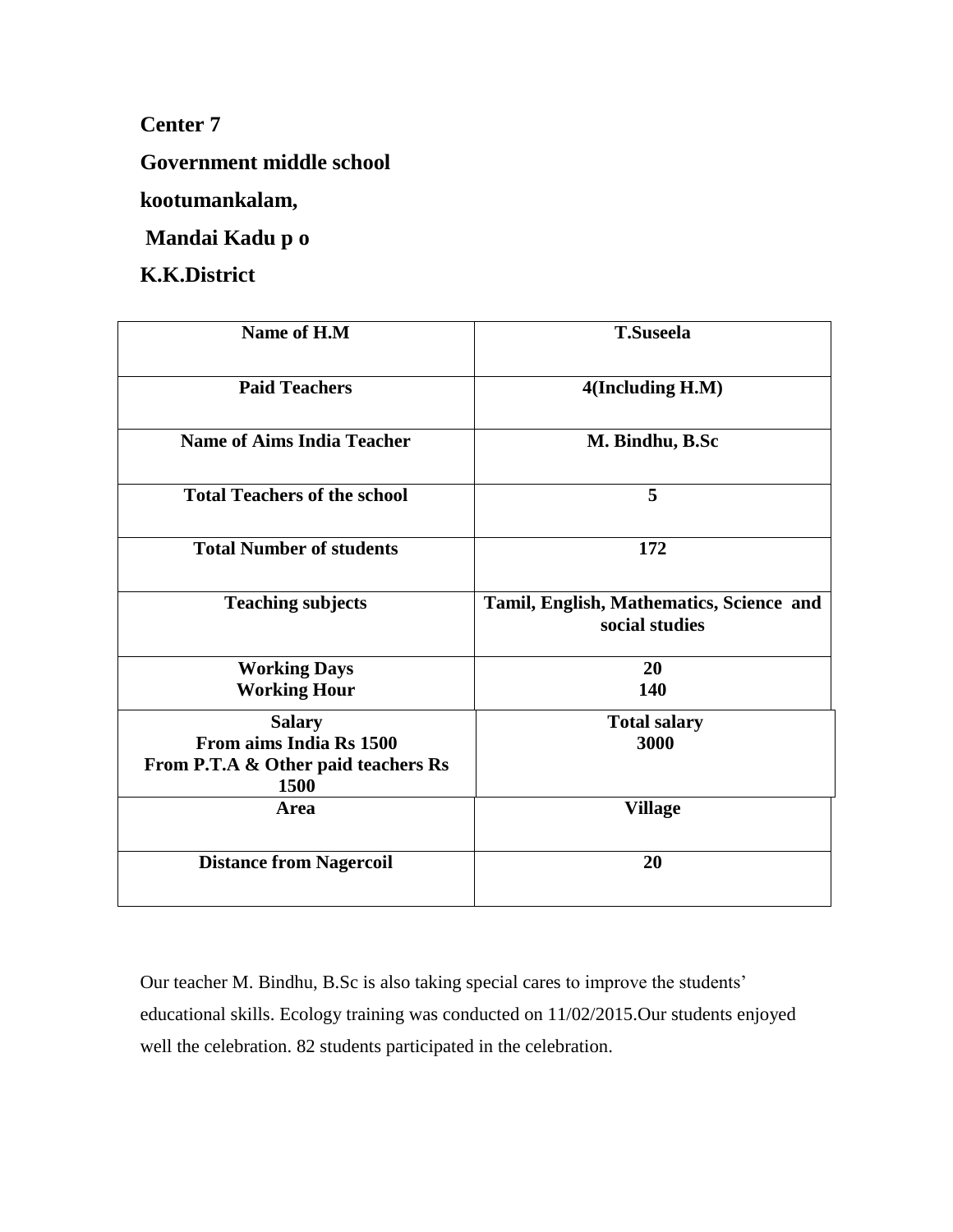**Government middle school**

**Thottiyodu**

**Thottiyodu p.o** 

| Name of H.M                                 | <b>Kavitha</b>                                             |
|---------------------------------------------|------------------------------------------------------------|
| <b>Paid Teachers</b>                        | 5(Including H.M)                                           |
| <b>Name of Aims India Teacher</b>           | K. Hema latha M.Sc, B.ED                                   |
| <b>Total Teachers of the school</b>         | 6                                                          |
| <b>Total Number of students</b>             | 117                                                        |
| <b>Teaching subjects</b>                    | Tamil, English, Mathematics, Science and<br>social studies |
| <b>Working Days</b>                         | 20                                                         |
| <b>Working Hour</b>                         | 140                                                        |
| <b>Salary</b>                               | <b>Total salary</b>                                        |
| From aims India Rs 1500                     | 3000                                                       |
| From P.T.A & Other paid teachers Rs<br>1500 |                                                            |
| Area                                        | <b>Village</b>                                             |
| <b>Distance from Nagercoil</b>              | 12                                                         |

Our teacher K. Hema latha M.Sc , B.ED. She is also taking special care to improve the students' educational skills. Ecology training was conducted on 16/02/2015.Our students enjoyed well the Ecology training. 59 students participated in the Ecology training.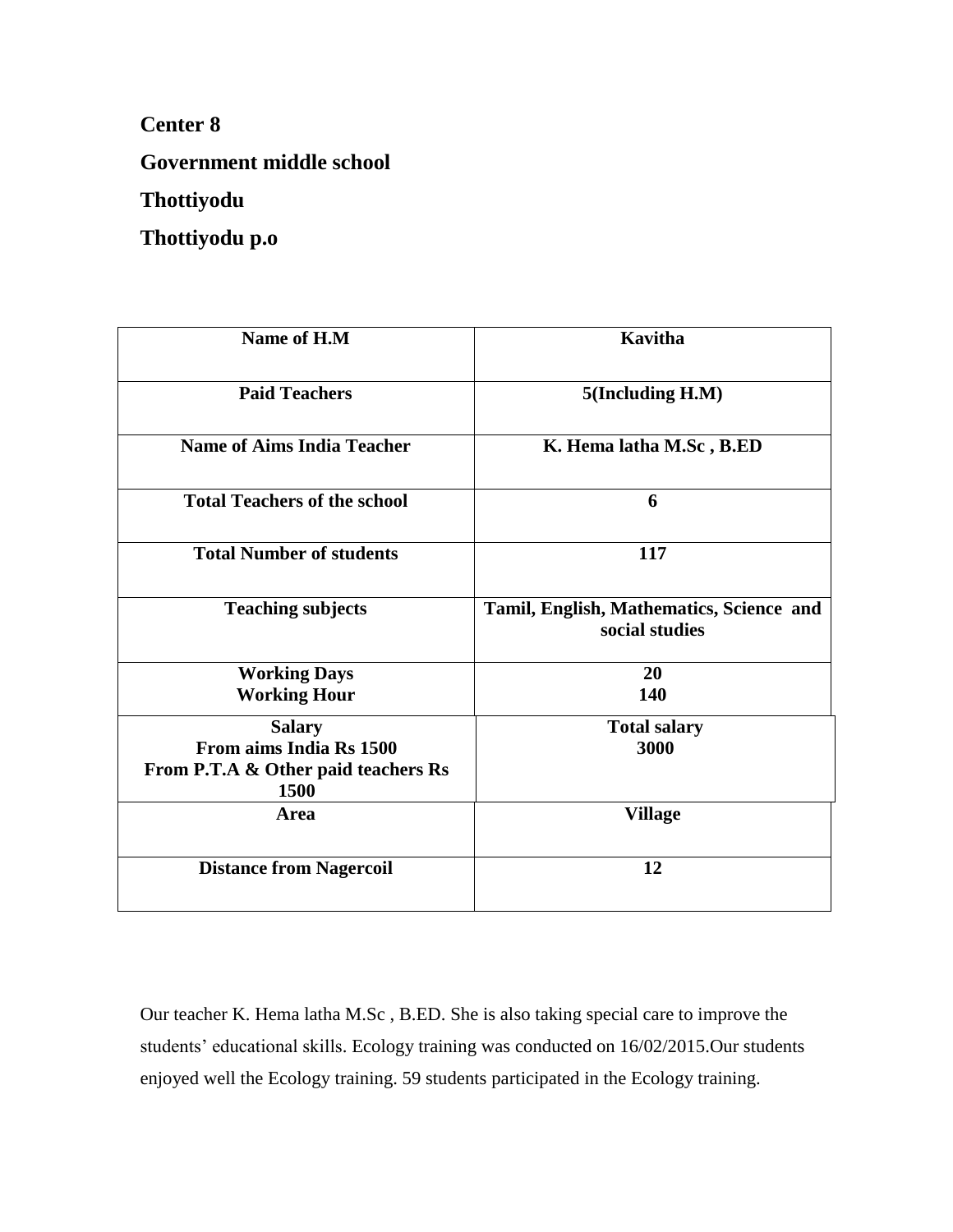**Center 9 Government Primary school**

**Vadalivilai,Near Hindu college,**

**Nagerciol,**

**K.k Dist**

| Name of H.M                                                            | Mariya delfin                                              |
|------------------------------------------------------------------------|------------------------------------------------------------|
| <b>Paid Teachers</b>                                                   | 3(Including H.M)                                           |
| <b>Name of Aims India Teacher</b>                                      | <b>K.Rema TTC</b>                                          |
| <b>Total Teachers of the school</b>                                    | $\overline{\mathbf{4}}$                                    |
| <b>Total Number of students</b>                                        | 112                                                        |
| <b>Teaching subjects</b>                                               | Tamil, English, Mathematics, Science and<br>social studies |
| <b>Working Days</b>                                                    | 20                                                         |
| <b>Working Hour</b>                                                    | 140                                                        |
| <b>Salary</b>                                                          | <b>Total salary</b>                                        |
| From aims India Rs 1500<br>From P.T.A & Other paid teachers Rs<br>1500 | 3000                                                       |
| Area                                                                   | <b>Town</b>                                                |
| <b>Distance from Nagercoil</b>                                         | $\overline{2}$                                             |

Our teacher **K.Rema** is also taking special care to improve the students' educational skills. Ecology training was conducted on 20/02/2015.Our students enjoyed well the Ecology training.65 students participated in the Ecology training.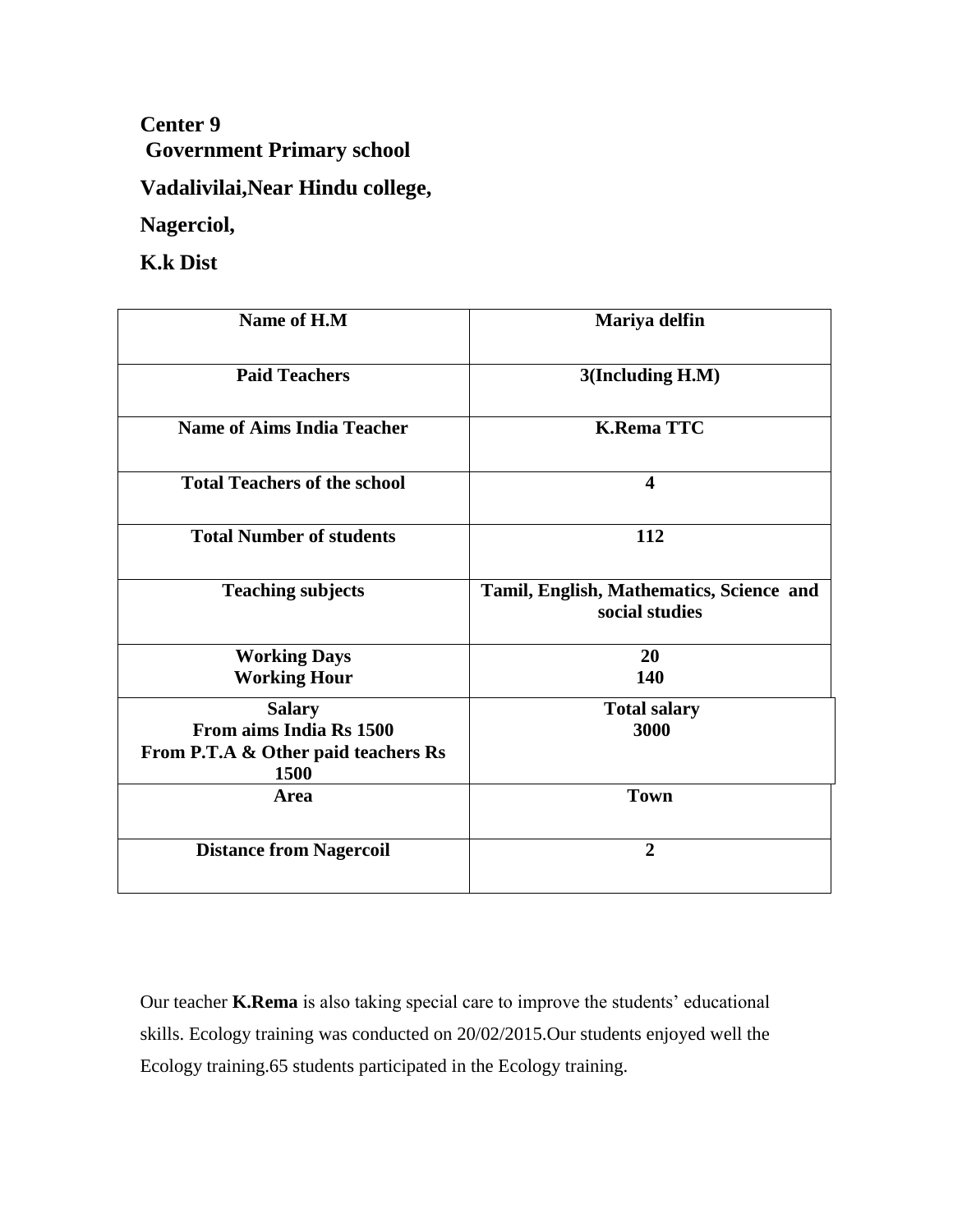#### **Government Primary School**

#### **Putheri,**

**Near Nagercoil,**

#### **Pin 629 001**

| Name of H.M                                 | <b>T. Revathi</b>               |
|---------------------------------------------|---------------------------------|
| <b>Paid Teachers</b>                        | 4(Including H.M)                |
| <b>Name of Aims India Teacher</b>           | K.S. Usha T.T.C                 |
| <b>Total Teachers of the school</b>         | 5                               |
| <b>Total Number of students</b>             | 162                             |
| <b>Teaching subjects</b>                    | <b>Computer, Tamil. Science</b> |
| <b>Working Days</b>                         | <b>20</b>                       |
| <b>Working Hour</b>                         | 140                             |
| <b>Salary</b>                               | <b>Total salary</b>             |
| From aims India Rs 1500                     | 3000                            |
| From P.T.A & Other paid teachers Rs<br>1500 |                                 |
| Area                                        | <b>Village</b>                  |
| <b>Distance from Nagercoil</b>              | $\overline{\mathbf{4}}$         |

Our teacher **K.S. Usha** is also taking special care to improve the students' educational skills. Ecology training was conducted on 24/02/2015.Our students enjoyed well the Ecology training. 91 students participated in the Ecology training.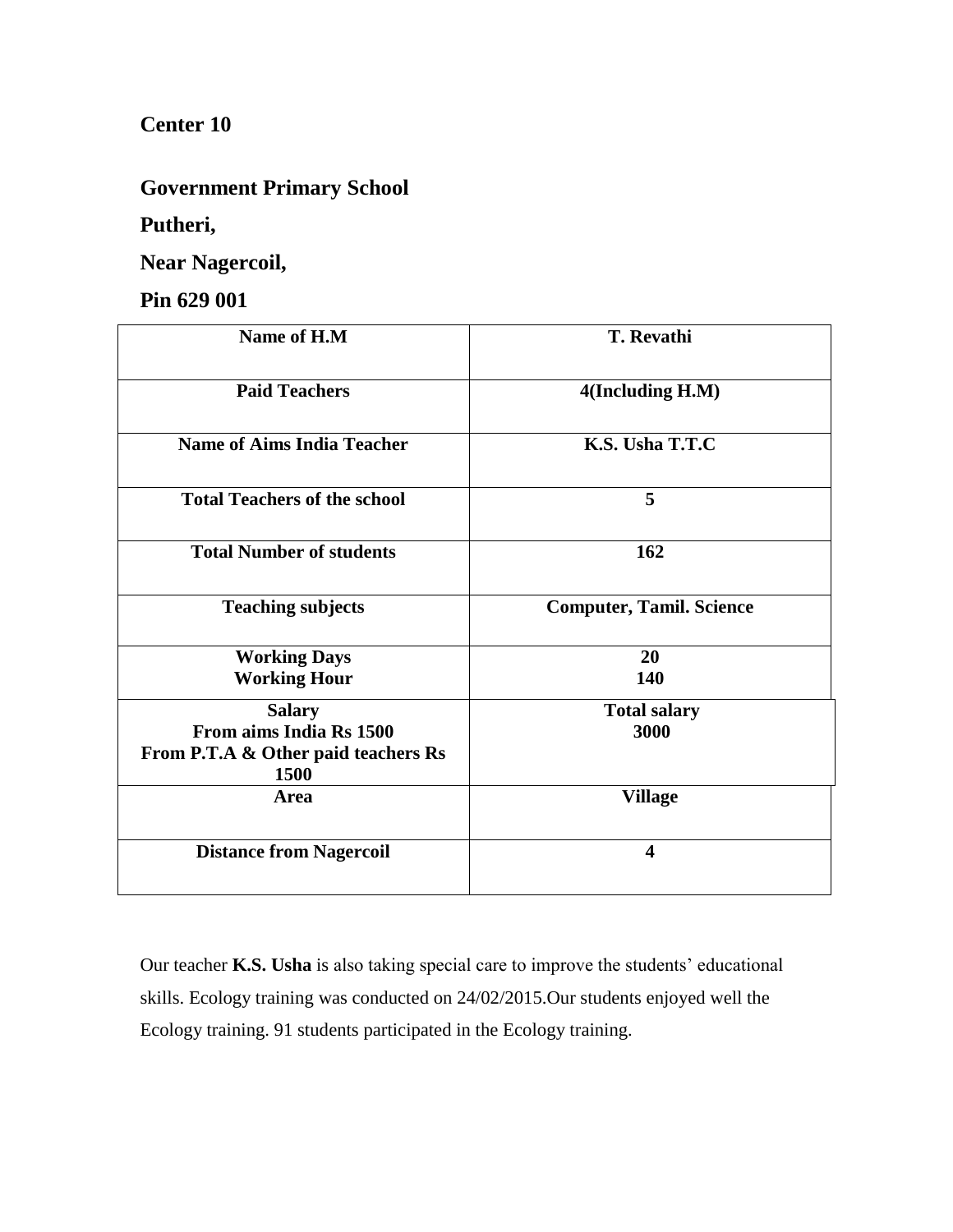**Government Primary School**

**Ammandivilai,**

**Ammandivilai P.O**

| Name of H.M                                                                          | Mr. C. Kumar                                               |
|--------------------------------------------------------------------------------------|------------------------------------------------------------|
| <b>Paid Teachers</b>                                                                 | $\overline{2}$                                             |
| <b>Name of Aims India Teacher</b>                                                    | S. Jeyalekshmi D.T.E.D                                     |
| <b>Total Teachers of the school</b>                                                  | 3                                                          |
| <b>Salary</b><br>From aims India Rs 1500<br>From P.T.A & Other paid teachers Rs 1500 | <b>Total salary</b><br>3000                                |
| <b>Total Number of students</b>                                                      | 112                                                        |
| <b>Teaching subjects</b>                                                             | Tamil, English, Mathematics, Science<br>and social studies |
| <b>Working Days</b><br><b>Working Hour</b>                                           | 20<br>140                                                  |
| <b>Salary</b><br>From aims India Rs 1500<br>From P.T.A & Other paid teachers Rs 1500 | <b>Total salary</b><br>3000                                |
| <b>Distance from Nagercoil</b>                                                       | 18                                                         |

Our teacher **S. Jeyalekshmi D.T.E.D** is also taking special care to improve the students' educational skills. Ecology training was conducted on 25//02/2015.Our students enjoyed well. 97 students participated in the Ecology training.